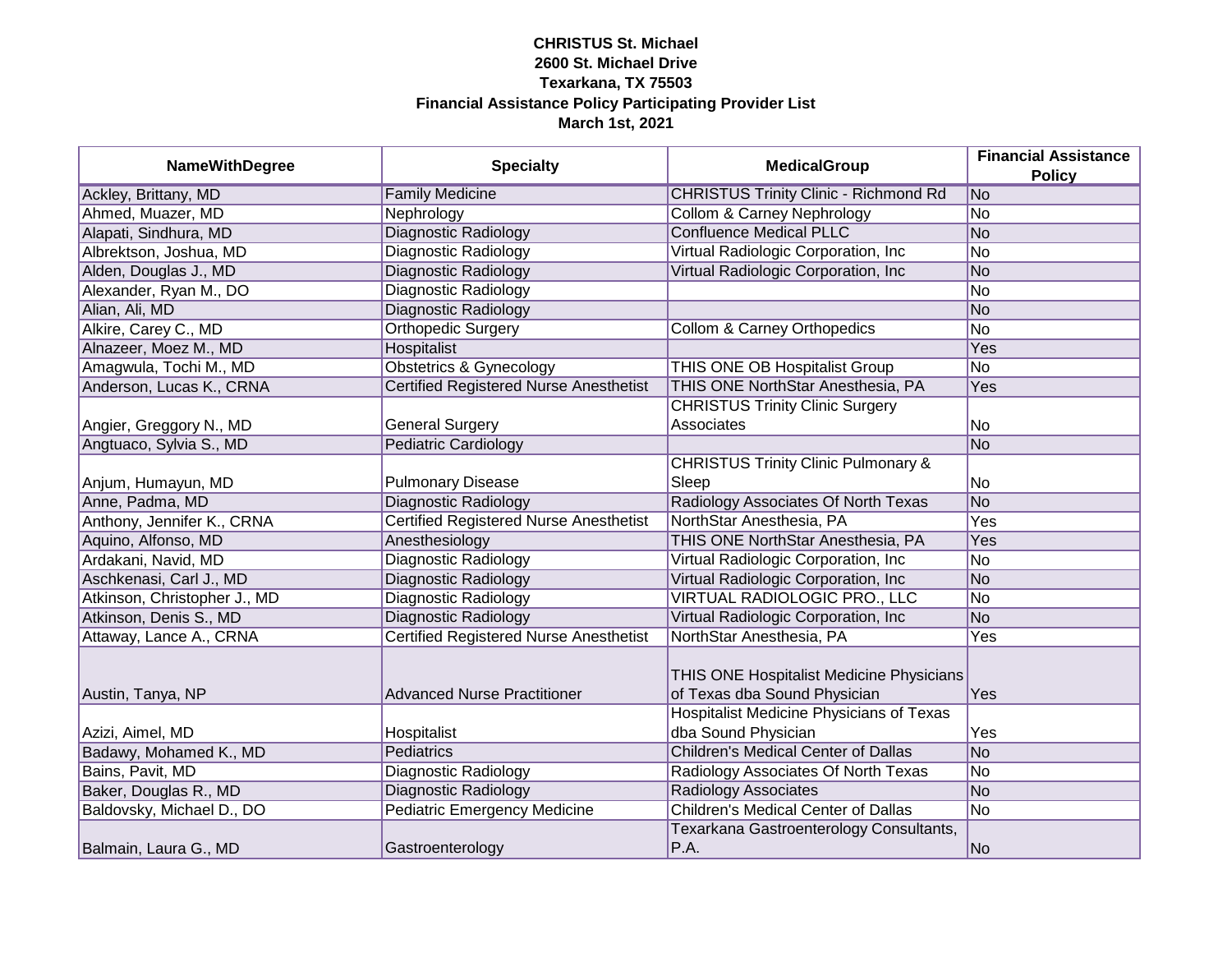| Banerjee, Amitabha, MD     | Diagnostic Radiology                | <b>Confluence Medical PLLC</b>                 | No             |
|----------------------------|-------------------------------------|------------------------------------------------|----------------|
| Banerjee, Sara, MD         | Radiology                           | Virtual Radiologic Corporation, Inc.           | No             |
| Bansal, Bharati B., MD     | <b>Pediatric Emergency Medicine</b> | <b>Children's Medical Center of Dallas</b>     | No             |
|                            |                                     | <b>CHRISTUS St. Michael Clinic</b>             |                |
| Baptiste, Reginald C., MD  | Cardiothoracic Surgery              | Cardiovascular Thoracic Surgery                | No             |
| Barker, Jared D., DO       | Pathology                           |                                                | <b>No</b>      |
| Barnes, Kevin J., MD       | <b>Pediatric Emergency Medicine</b> | <b>Children's Medical Center of Dallas</b>     | No             |
| Barton, Emily, APRN        | <b>Advanced Nurse Practitioner</b>  |                                                | No             |
| Batten, Dean, MD           | Radiology                           | Virtual Radiologic Corporation, Inc            | No             |
|                            |                                     |                                                |                |
| Baugh, John R., MD         | <b>Emergency Medicine</b>           | <b>Travis County Emergency Physicians PA</b>   | Yes            |
| Baugh, Miranda M., NP      | <b>Advanced Nurse Practitioner</b>  | Collom & Carney Surgery                        | No             |
|                            |                                     |                                                |                |
| Baugus, Tiffany A., NP     | <b>Advanced Nurse Practitioner</b>  | <b>Travis County Emergency Physicians PA</b>   | Yes            |
|                            |                                     | <b>THIS ONE East Texas Border Health</b>       |                |
| Beaty, Jeffory W., DO      | <b>General Practice</b>             | Clinic                                         | No             |
|                            |                                     |                                                |                |
| Bedolla, John P., MD       | <b>Emergency Medicine</b>           | <b>Travis County Emergency Physicians PA</b>   | Yes            |
| Benbow, Bryan D., MD       | Anesthesiology                      | THIS ONE NorthStar Anesthesia, PA              | Yes            |
|                            |                                     | <b>CHRISTUS Trinity Clinic Family Medicine</b> |                |
| Bennett, William B., MD    | <b>Family Medicine</b>              | Hope                                           | Yes            |
| Best, Thomas H., MD        | <b>Pediatric Cardiology</b>         |                                                | No             |
| Bingham, D'Andra D., MD    | <b>Obstetrics &amp; Gynecology</b>  | <b>Collom &amp; Carney Clinic</b>              | No             |
| Black, Douglas S., MD      | Cardiovascular Disease              | Texarkana Regional Healthcare Network          | No             |
| Blankenship, Dennis M., MD | Nephrology                          | Dennis Blankenship, MD                         | No             |
| Blunck, Joshua T., DO      | Radiology                           | Virtual Radiologic Corporation, Inc.           | No             |
| Bodiwala, Ravi K., MD      | <b>Diagnostic Radiology</b>         |                                                | No             |
|                            |                                     | Texarkana Gastroenterology Consultants,        |                |
| Boehmke, James J., DO      | Gastroenterology                    | P.A.                                           | N <sub>o</sub> |
| Bolin, Elijah H., MD       | <b>Pediatric Cardiology</b>         |                                                | <b>No</b>      |
| Bolkhovets, Dmitry, MD     | Radiology                           | Virtual Radiologic Corporation, Inc            | No             |
| Bone, Yolanda, NP          | <b>Advanced Nurse Practitioner</b>  | <b>CHRISTUS St. Michael Oncology Clinic</b>    | No             |
|                            |                                     | <b>CHRISTUS Trinity Clinic Surgery</b>         |                |
| Booker, James O., MD       | <b>General Surgery</b>              | Associates                                     | No             |
| Boothe, Ethan K., MD       | Diagnostic Radiology                |                                                | <b>No</b>      |
| Bornemeier, Renee A., MD   | <b>Pediatric Cardiology</b>         |                                                | No             |
| Borsody, Mark K., MD       | Neurology                           | <b>Access Physicians, PLLC</b>                 | <b>No</b>      |
|                            |                                     |                                                |                |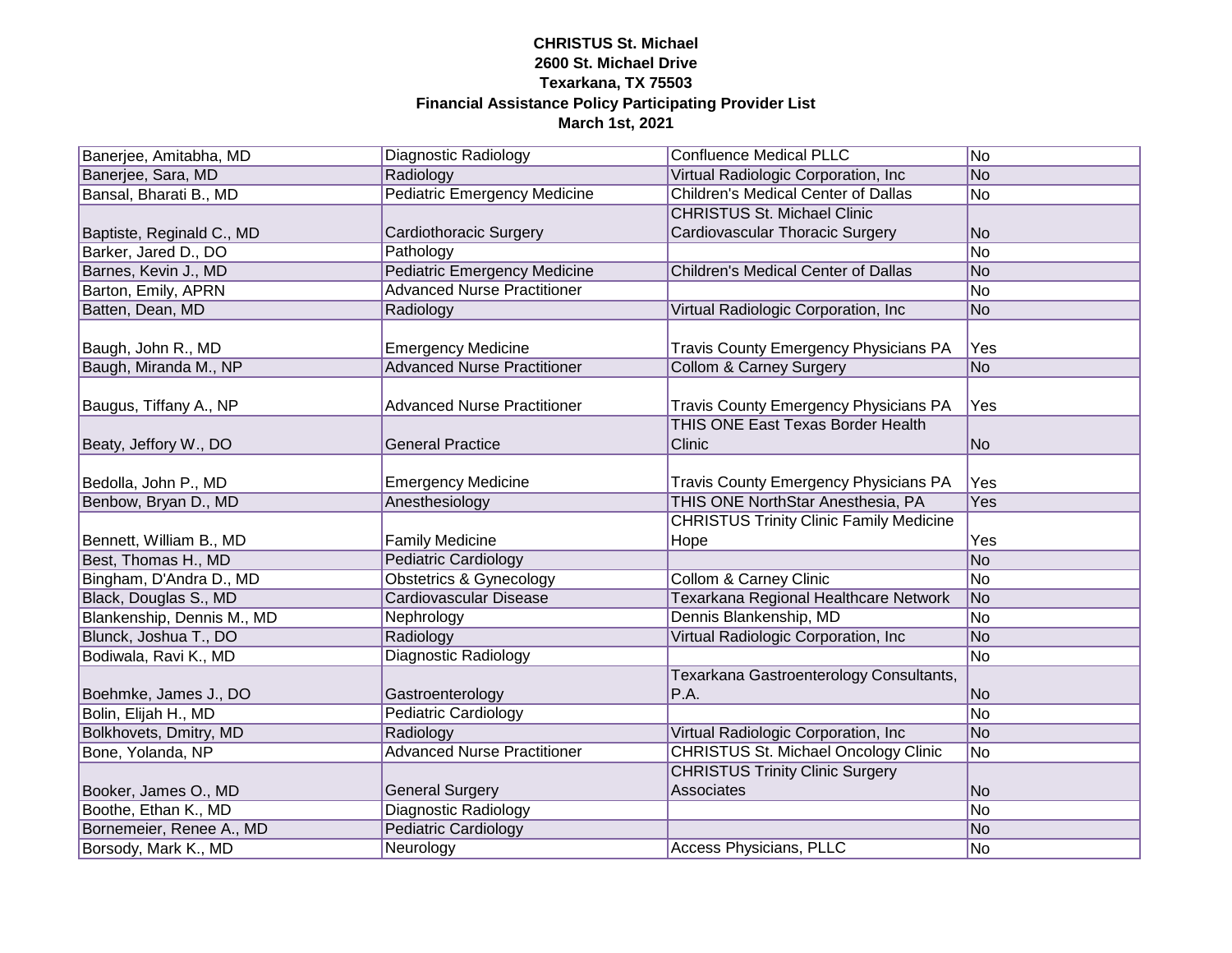| Bowen, Angela L., NP       | <b>Advanced Nurse Practitioner</b>            | <b>Travis County Emergency Physicians PA</b>    | Yes |
|----------------------------|-----------------------------------------------|-------------------------------------------------|-----|
| Bowen, Bryan D., MD        | <b>Family Medicine</b>                        |                                                 | No  |
| Bowman, Vernon D., MD      | <b>Family Medicine</b>                        |                                                 | No  |
| Braza, Rudy M., MD         | Radiology                                     | Radiology Consultants, LLP                      | Yes |
|                            |                                               | <b>CHRISTUSTrinity Clinic Gynecology</b>        |     |
| Brown, Stephen R., MD      | Gynecology                                    | <b>Specialists</b>                              | No  |
| Brown, Sterling, MD        | <b>Family Medicine</b>                        | <b>UAMS AHEC - Southwest</b>                    | No  |
| Bruner, Barbara L., NNP    | <b>Neonatal Nurse Practitioner</b>            | <b>MEDNAX/Pediatrix Medical Group</b>           | No  |
|                            |                                               | Oral & Maxillofacial Surgeons of Northeast      |     |
| Bunel Jr., Kirby L., DDS   | Oral and Maxillofacial Surgery                | Texas, PLLC                                     | No  |
| Burgess, George D., NP     | <b>Advanced Nurse Practitioner</b>            | <b>Collom &amp; Carney Pulmonology</b>          | No  |
| Burk, Charles R., DO       | <b>Obstetrics &amp; Gynecology</b>            | THIS ONE OB Hospitalist Group                   | No  |
|                            |                                               | Oral & Maxillofacial Surgeons of Northeast      |     |
| Burks, Matthew D., DDS, MD | Oral and Maxillofacial Surgery                | Texas, PLLC                                     | No  |
| Byrne, Bradley H., MD      | Otolaryngology                                | <b>Collom &amp; Carney Clinic</b>               | No  |
| Caldemeyer, Karen, MD      | Radiology                                     | Virtual Radiologic Corporation, Inc             | No  |
| Callahan, Brandon R., MD   | Diagnostic Radiology                          |                                                 | No  |
| Campanini, D S., MD        | Radiology                                     |                                                 | Yes |
| Carmony, Brent R., DDS     | <b>Oral and Maxillofacial Surgery</b>         |                                                 | No  |
| Carper, Thomas L., CRNA    | <b>Certified Registered Nurse Anesthetist</b> | NorthStar Anesthesia, PA                        | Yes |
|                            |                                               | <b>Synaptic Resources/Hill Country</b>          |     |
| Carrau, Jose L., MD        | Neurology                                     | <b>Monitoring LLC</b>                           | No  |
| Casolo, Bradley J., MD     | Diagnostic Radiology                          | <b>Radiology Associates</b>                     | No  |
| Chandler, Adam W., MD      | Diagnostic Radiology                          | Radiology Associates Of North Texas             | No  |
| Chang, John K., MD         | <b>Diagnostic Radiology</b>                   | Virtual Radiologic Corporation, Inc             | No  |
| Charette, Rachel A., CRNA  | <b>Certified Registered Nurse Anesthetist</b> | THIS ONE NorthStar Anesthesia, PA               | Yes |
| Cheng, Amy Y., MD          | <b>Pediatric Emergency Medicine</b>           | Children's Medical Center of Dallas             | No  |
| Cheng, Sam S., MD          | Radiology                                     | Virtual Radiologic Corporation, Inc             | No  |
|                            |                                               |                                                 |     |
|                            |                                               | THIS ONE Hospitalist Medicine Physicians        |     |
| Childress, Jack R., MD     | Hospitalist                                   | of Texas dba Sound Physician                    | Yes |
| Chism, Paul W., NNP        | <b>Neonatal Nurse Practitioner</b>            |                                                 | No  |
| Cho, Parina G., MD         | Radiology                                     | Virtual Radiologic Professionals, LLC           | No  |
|                            |                                               |                                                 |     |
|                            |                                               | <b>THIS ONE Hospitalist Medicine Physicians</b> |     |
| Chukwu, Emmanuel E., MD    | Hospitalist                                   | of Texas dba Sound Physician                    | Yes |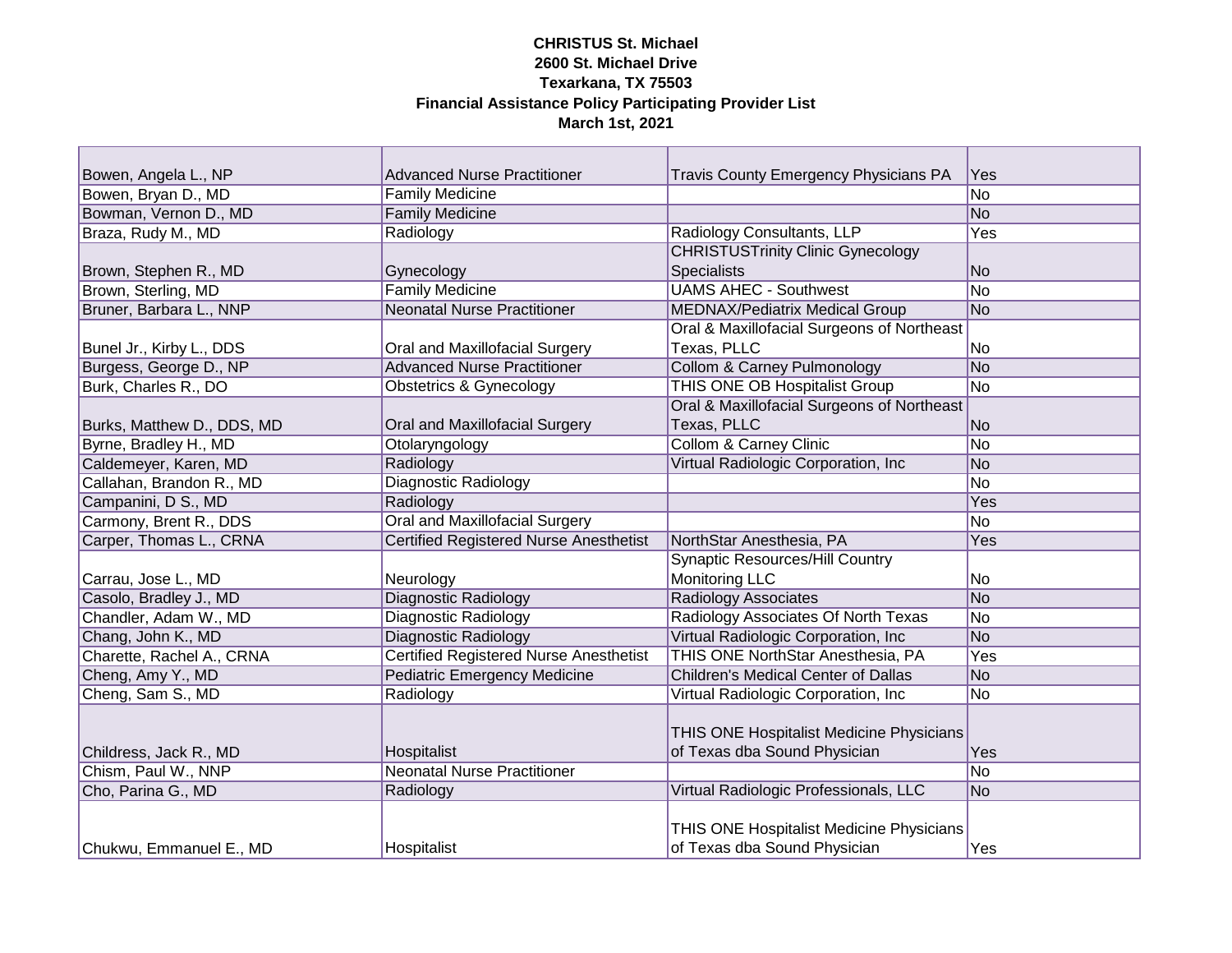| Colley, Johnny M., MD                       | Anesthesiology                           |                                                 | No                       |
|---------------------------------------------|------------------------------------------|-------------------------------------------------|--------------------------|
| Collins, George R., DO                      | <b>Anatomic &amp; Clinical Pathology</b> |                                                 | <b>No</b>                |
| Cook Jr., Lewis C., MD                      | Ophthalmology                            |                                                 | <b>No</b>                |
|                                             |                                          | THIS ONE Family Medical Group of                |                          |
| Cook, Cara J., NP                           | <b>Advanced Nurse Practitioner</b>       | Texarkana                                       | No                       |
| Cooper, Michael C., MD                      | <b>Pediatric Emergency Medicine</b>      | <b>Children's Medical Center of Dallas</b>      | <b>No</b>                |
| Cozart, John C., MD                         | Gastroenterology                         |                                                 | No                       |
| Crabtree, Michael T., NP                    | <b>Advanced Nurse Practitioner</b>       | Knighton Center                                 | N <sub>o</sub>           |
| Crabtree, Timothy A., NP                    | <b>Advanced Nurse Practitioner</b>       | <b>Collom &amp; Carney Nephrology</b>           | No                       |
|                                             |                                          | <b>Hospitalist Medicine Physicians of Texas</b> | Yes                      |
| Craytor, Bret F., MD<br>Cumbie, Todd A., MD | <b>Critical Care Medicine</b>            | dba Sound Physician                             | No                       |
|                                             | <b>Vascular Surgery</b>                  | <b>Collom &amp; Carney Surgery</b>              |                          |
| Cunningham, Tina M., NP                     | <b>Advanced Nurse Practitioner</b>       | Travis County Emergency Physicians PA           | <b>Yes</b>               |
| Cutler, Jeffrey B., MD                      | Radiology                                | Virtual Radiologic Corporation, Inc.            | $\overline{\mathsf{No}}$ |
| Dasari, Neeraja, MD                         | <b>Radiation Oncology</b>                | <b>CHRISTUS St. Michael Oncology Clinic</b>     | No                       |
| David, James K., MD                         | Diagnostic Radiology                     | <b>Radiology Associates</b>                     | No                       |
| Davis, Amy K., NP                           | <b>Advanced Nurse Practitioner</b>       |                                                 | No                       |
| Davis, Dawn R., APRN                        | <b>Advanced Nurse Practitioner</b>       |                                                 | No                       |
| Davis, Steven W., MD                        | Radiology                                | Virtual Radiologic Corporation, Inc             | No                       |
| DeCaprio, Cheryl A., NP                     | <b>Advanced Nurse Practitioner</b>       | <b>Collom &amp; Carney Clinic</b>               | No                       |
| DeCaprio, Jeffrey D., MD                    | <b>Vascular Surgery</b>                  | <b>Collom &amp; Carney Clinic</b>               | No                       |
| DeHaan, Jeffrey T., MD                      | <b>Orthopedic Surgery</b>                | <b>Collom &amp; Carney Orthopedics</b>          | No                       |
| Diaz, Kyle I., MD                           | <b>Family Medicine</b>                   | <b>UAMS AHEC - Southwest</b>                    | <b>No</b>                |
| Dietze, John B., MD                         | <b>Neurological Surgery</b>              | <b>CHRISTUS Trinity Clinic - Neurosurgery</b>   | No                       |
|                                             |                                          | <b>Hospitalist Medicine Physicians of Texas</b> |                          |
| Disotell, Robert R., NP                     | <b>Advanced Nurse Practitioner</b>       | dba Sound Physician                             | Yes                      |
| Do, Megan, DO                               | Cardiovascular Disease                   | <b>Texarkana Cardiology Associates</b>          | No                       |
| Dodson, Jeannette Y., MD                    | <b>Pediatric Emergency Medicine</b>      | <b>Children's Medical Center of Dallas</b>      | No                       |
|                                             |                                          |                                                 |                          |
| Doss, Belinda K., NP                        | <b>Advanced Nurse Practitioner</b>       | Travis County Emergency Physicians PA           | Yes                      |
| Douglas, Donald S., MD                      | <b>Internal Medicine</b>                 | <b>Pleasant Grove Family Clinic</b>             | No                       |
| Downs, Michael R., MD                       | <b>Family Medicine</b>                   |                                                 | <b>No</b>                |
|                                             |                                          | <b>CHRISTUS Trinity Clinic Surgery</b>          |                          |
| DuBois, Benjamin C., MD                     | <b>General Surgery</b>                   | Associates                                      | <b>No</b>                |
| Duke, Jacob C., DDS                         | <b>Oral and Maxillofacial Surgery</b>    |                                                 | <b>No</b>                |
| Duvall, Charles D., MD                      | Diagnostic Radiology                     |                                                 | <b>No</b>                |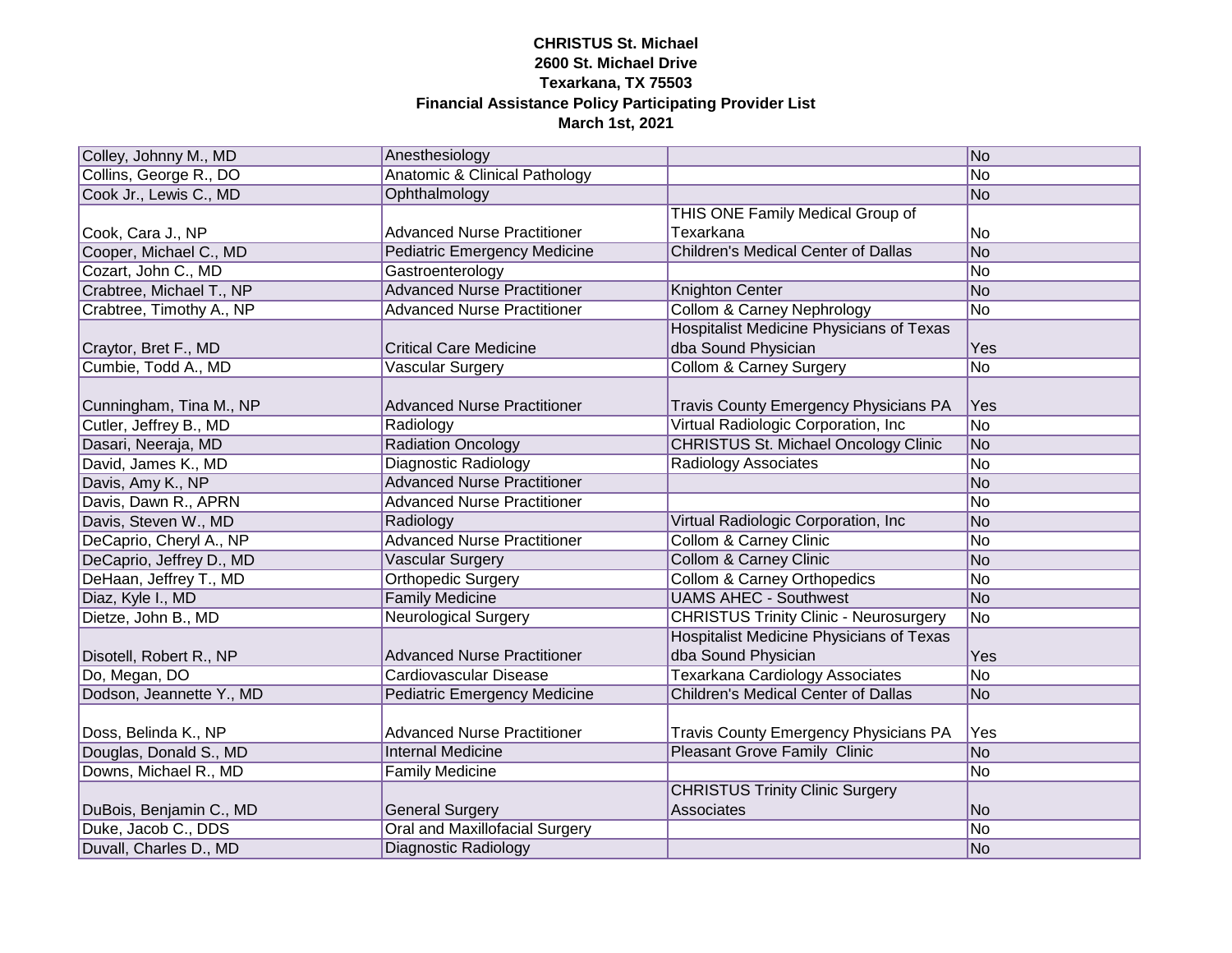| Dyke, Allen S., MD           | <b>Diagnostic Radiology</b>                   | <b>Radiology Associates</b>                                              | No  |
|------------------------------|-----------------------------------------------|--------------------------------------------------------------------------|-----|
| Earley, Donovan L., CRNA     | <b>Certified Registered Nurse Anesthetist</b> | EmeRgencHealth, LLC                                                      | Yes |
| Echols, Clinton M., CRNA     | <b>Certified Registered Nurse Anesthetist</b> | THIS ONE NorthStar Anesthesia, PA                                        | Yes |
| Echols, Roderick E., MD      | Hospitalist                                   | <b>Hospitalist Medicine Physicians of Texas</b><br>dba Sound Physician   | Yes |
| Eichler, Edward A., MD       | Hematology/Oncology                           |                                                                          | No  |
| Eickenhorst, Daniel R., MD   | Diagnostic Radiology                          |                                                                          | No  |
| Elliott, Michael C., PA      | Physician Assistant                           | <b>CHRISTUS Trinity Clinic - Neurosurgery</b>                            | No  |
| Ellison, Eugene T., MD       | Ophthalmology                                 |                                                                          | No  |
| Engbretson, Jon P., MD       | Radiology                                     | Virtual Radiologic Professionals, LLC                                    | No  |
| Engstrom, Gary P., MD        | Hematology/Oncology                           | <b>CHRISTUS St. Michael Oncology Clinic</b>                              | No  |
| Eskander, Magy M., MD        | Ophthalmology                                 | Collom & Carney Eye Institute                                            | No  |
| Evans, John P., MD           | Diagnostic Radiology                          | Radiology Associates Of North Texas                                      | No  |
| Fassihi, Amir A., MD         | Radiology                                     | VIRTUAL RADIOLOGIC PRO., LLC                                             | No  |
| Feir, Betty J., CP           | <b>Psychologist (Archived)</b>                |                                                                          | No  |
| Fender, Richard L., CRNA     | <b>Certified Registered Nurse Anesthetist</b> | THIS ONE NorthStar Anesthesia, PA                                        | Yes |
| Feng, Sing-Yi, MD            | <b>Pediatric Emergency Medicine</b>           | <b>Children's Medical Center of Dallas</b>                               | No  |
| Ferguson, Jill A., MD        | Pathology                                     | THIS ONE The Delta Pathology Group,<br><b>LLC</b>                        | No  |
| Fernandez, James Reza F., MD | <b>Diagnostic Radiology</b>                   | Virtual Radiologic Corporation, Inc.                                     | No  |
| Fiorito, Thomas F., MD       | Radiology                                     | Virtual Radiologic Professionals, LLC                                    | No  |
| Fite, Harold E., MD          | Anesthesiology                                |                                                                          | No  |
| Fitts, Justin G., CRNA       | <b>Certified Registered Nurse Anesthetist</b> | NorthStar Anesthesia, PA                                                 | Yes |
| Flaherty, Kellie, PA         | Physician Assistant                           | THIS ONE Hospitalist Medicine Physicians<br>of Texas dba Sound Physician | Yes |
| Fortenberry, Dewitt C., MD   | <b>Emergency Medicine</b>                     |                                                                          | No  |
| Foster, Kaleigh K., NP       | <b>Advanced Nurse Practitioner</b>            | THIS ONE Pulmonary & Internal Medicine<br>of Texarkana                   | No  |
|                              |                                               | <b>CHRISTUS Trinity Clinic Pulmonary &amp;</b>                           |     |
| Franco Jr., Rene, MD         | <b>Pulmonary Disease</b>                      | Sleep                                                                    | No. |
| Franks, Hayden H., MD        | Dermatology                                   | Hayden H. Franks, MD PA                                                  | No  |
| Frost, Andrew J., DO         | <b>Family Medicine</b>                        |                                                                          | Yes |
| Fuller, Andrew D., CRNA      | <b>Certified Registered Nurse Anesthetist</b> | NorthStar Anesthesia, PA                                                 | Yes |
| Gabbie, Mark O., MD          | <b>Family Medicine</b>                        | <b>CHRISTUS Trinity Clinic Richmond Rd -</b><br>Texarkana                | No  |
| Gaddam, Sainath, MD          | <b>Interventional Cardiology</b>              |                                                                          | No  |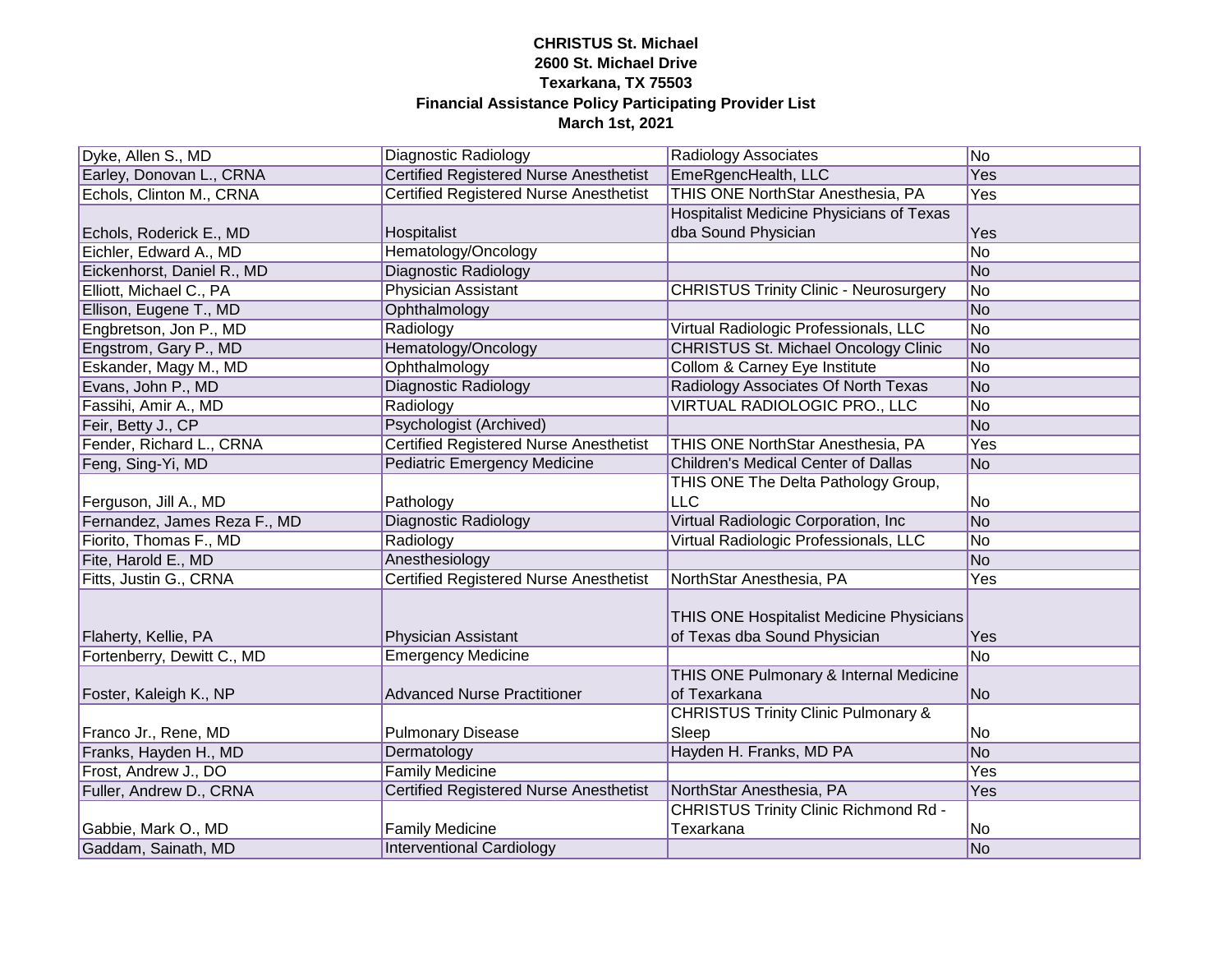| Gaertner, Michael C., DO        | <b>Emergency Medicine</b>                     | <b>Travis County Emergency Physicians PA</b>                             | Yes       |
|---------------------------------|-----------------------------------------------|--------------------------------------------------------------------------|-----------|
| Gaines, Nakia N., MD            | <b>Pediatric Emergency Medicine</b>           | <b>Children's Medical Center of Dallas</b>                               | No        |
| Gallardo, Joshuae G., MD        | Neurology                                     | <b>Access Physicians, PLLC</b>                                           | No        |
| Galyon, David S., CRNA          | <b>Certified Registered Nurse Anesthetist</b> | NorthStar Anesthesia, PA                                                 | Yes       |
| Gardial, Paul R., MD            | <b>Family Medicine</b>                        | <b>Collom &amp; Carney College Drive</b>                                 | No        |
| Gatlin, Carmen G., NP           | <b>Advanced Nurse Practitioner</b>            | <b>Collom &amp; Carney Pulmonology</b>                                   | No        |
| Gaylor, Minh-Ly N., MD          | Dermatology                                   | <b>Collom &amp; Carney Clinic</b>                                        | No        |
| Geppert, Stephen J., MD         | Diagnostic Radiology                          | Radiology Associates                                                     | No        |
| Gersch, Sheri K., NNP           | <b>Neonatal Nurse Practitioner</b>            | <b>MEDNAX/Pediatrix Medical Group</b>                                    | No        |
| Giannaccini, Thomas J., CRNA    | <b>Certified Registered Nurse Anesthetist</b> | THIS ONE NorthStar Anesthesia, PA                                        | Yes       |
| Giyanani, Ravi M., MD           | Radiology                                     | Virtual Radiologic Corporation, Inc                                      | No        |
| Glasgow II, Phillip J., MD      | <b>Family Medicine</b>                        | <b>UAMS AHEC - Southwest</b>                                             | No        |
| Glass, David M., DDS            | <b>Pediatric Dentistry</b>                    | Pediatric Dentistry of Texarkana                                         | No        |
| Glenn, Stephen B., MD           | Hospitalist                                   | THIS ONE Hospitalist Medicine Physicians<br>of Texas dba Sound Physician | Yes       |
|                                 |                                               | THIS ONE CHRISTUS St. Michael                                            |           |
| Goebel, Robert H., MD           | <b>Radiation Oncology</b>                     | <b>Oncology Clinic</b>                                                   | No        |
| Gomez Jr, Jose J., MD           | <b>Family Medicine</b>                        | THIS ONE HealthCare Express, LLP                                         | No        |
| Gongidi, Preetam, DO            | <b>Diagnostic Radiology</b>                   | Radiology Associates Of North Texas                                      | No        |
| Gonzalez, Kymberly M., MD       | <b>Pediatric Emergency Medicine</b>           | <b>Children's Medical Center of Dallas</b>                               | No        |
| Goodman, Edward L., MD          | <b>Internal Medicine</b>                      | <b>Access Physicians, PLLC</b>                                           | No        |
| Gossett, Daniel A., MD          | Neurology                                     | <b>Texas Child Neurology</b>                                             | No        |
| Graham, Abram K., DO            | Hospitalist                                   | <b>Hospitalist Medicine Physicians of Texas</b><br>dba Sound Physician   | Yes       |
| Graves, Blane A., MD            | <b>Family Medicine</b>                        | <b>Collom &amp; Carney College Drive</b>                                 | No        |
| Graves, Nancy V., MD            | Psychiatry                                    |                                                                          | No        |
| Gray, Courtney J., APRN         | <b>Advanced Nurse Practitioner</b>            | Texarkana Cardiology Associates                                          | <b>No</b> |
| Greathouse, David E., MD        | <b>Obstetrics &amp; Gynecology</b>            | <b>Collom &amp; Carney Clinic</b>                                        | No        |
| Green, Robert C., MD            | Pediatrics                                    | <b>Collom &amp; Carney Clinic</b>                                        | No        |
| Greenberg, Harvey M., MD        | Radiology                                     | Virtual Radiologic Corporation, Inc                                      | No        |
| Gregory, John R., MD            | <b>Orthopedic Surgery</b>                     | Collom & Carney Orthopedics                                              | No        |
| Griffin, Bryan J., MD           | Pathology                                     |                                                                          | No        |
| Griffin, John S., MD            | <b>Internal Medicine</b>                      | <b>Collom &amp; Carney Clinic</b>                                        | No        |
| Guiner-da Silva, Alessandra, MD | <b>Pediatric Emergency Medicine</b>           | <b>Children's Medical Center of Dallas</b>                               | No        |
| Hahn, Philip J., DPM            | Podiatry                                      |                                                                          | No        |
|                                 |                                               |                                                                          |           |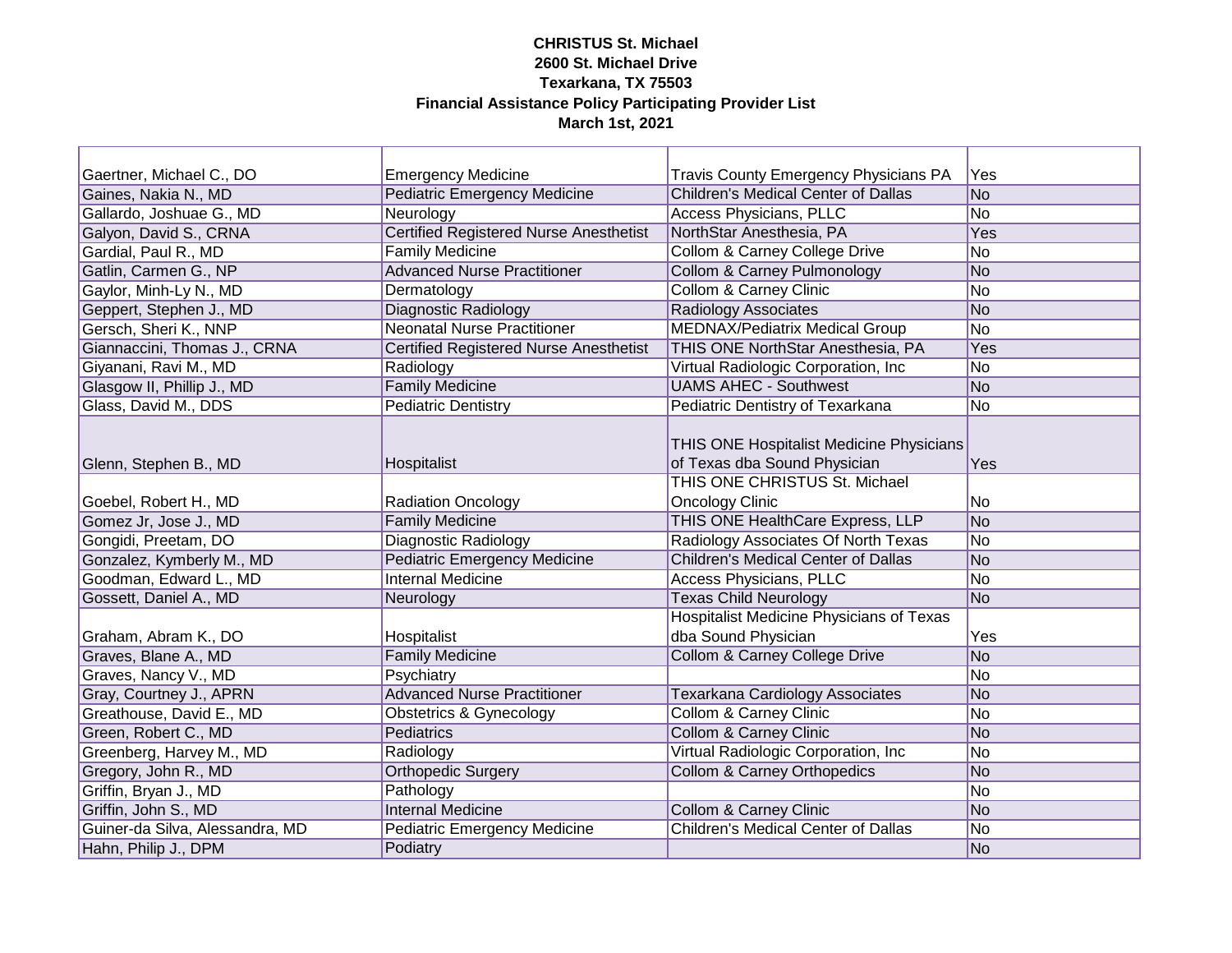|                              |                                               | <b>CHRISTUS Trinity Clinic Gynecology</b>        |                |
|------------------------------|-----------------------------------------------|--------------------------------------------------|----------------|
| Hall, Eric E., MD            | Gynecology                                    | <b>Specialists</b>                               | No             |
| Hall, Katherine, MD          | Radiology                                     | <b>Radiology Associates</b>                      | No             |
| Hamilton, Murray O., MD      | Diagnostic Radiology                          | VIRTUAL RADIOLOGIC PRO., LLC                     | No             |
|                              |                                               | <b>CHRISTUS Trinity Clinic Family Medicine</b>   |                |
| Hanson, Allyson A., MD       | <b>Family Medicine</b>                        | Hope                                             | No             |
| Harr, Craig A., MD           | Neuroradiology                                |                                                  | No             |
|                              |                                               |                                                  |                |
| Harris, John J., MD          | <b>Emergency Medicine</b>                     | <b>Travis County Emergency Physicians PA</b>     | Yes            |
|                              |                                               | Hospitalist Medicine Physicians of Texas         |                |
| Harrison, John B., APRN      | <b>Advanced Nurse Practitioner</b>            | dba Sound Physician                              | Yes            |
| Hasson, Richard M., MD       | Diagnostic Radiology                          | <b>Confluence Medical PLLC</b>                   | No             |
|                              |                                               | Oral & Maxillofacial Surgeons of Northeast       |                |
| Hastings, Mary L., DMD       | Dentistry                                     | Texas, PLLC                                      | No             |
|                              |                                               |                                                  |                |
| Havlick, John, DO            | <b>Emergency Medicine</b>                     | <b>Travis County Emergency Physicians PA</b>     | Yes            |
| Hayes, Kevin R., MD          | <b>Clinical Cardiac Electrophysiology</b>     | <b>Texarkana Cardiology Associates</b>           | No             |
| Haynie, Michelle R., NNP     | <b>Neonatal Nurse Practitioner</b>            |                                                  | No             |
|                              |                                               | THIS ONE CHRISTUS St. Michael                    |                |
| Hazin, Hesham N., MD         | <b>Medical Oncology</b>                       | <b>Oncology Clinic</b>                           | No             |
| Heard, Joseph S., MD         | <b>Anatomic &amp; Clinical Pathology</b>      | Pathology Associates of Mid Louisiana            | No             |
|                              |                                               | <b>CHRISTUS St. Michael Senior Health</b>        |                |
| Heflin, Andrea K., APRN      | Adult-Gerontological Nurse Practitioner       | Clinic                                           | No             |
| Heibult, Tamara S., MD       | <b>Emergency Medicine</b>                     |                                                  | Yes            |
| Hemphill, Hayden N., MD      | Nephrology                                    | <b>Collom &amp; Carney Clinic</b>                | No             |
| Hennes, Halim Mahfouz A., MD | <b>Pediatric Emergency Medicine</b>           | <b>Children's Medical Center of Dallas</b>       | No             |
| Henry, Charles S., MD        | <b>Diagnostic Radiology</b>                   | Virtual Radiologic Professionals, LLC            | No             |
| Henry, Thomas D., MD         | Radiology                                     | Virtual Radiologic Professionals, LLC            | No             |
| Hester, John M., CRNA        | <b>Certified Registered Nurse Anesthetist</b> | NorthStar Anesthesia, PA                         | Yes            |
| Hilborn, Richard M., MD      | <b>Orthopedic Surgery</b>                     | <b>Collom &amp; Carney Orthopedics</b>           | No             |
| Hillis, Thomas M., MD        | <b>General Surgery</b>                        | Thomas Hillis, MD Private Practice               | No             |
| Hintz, Eric B., MD           | <b>Neurological Surgery</b>                   | <b>CHRISTUS Trinity Clinic - Neurosurgery</b>    | No             |
|                              |                                               | <b>CHRISTUS Trinity Clinic CV &amp; Thoracic</b> |                |
| Hoang, Thomas T., MD         | Thoracic & Cardiac Surgery                    | Surgery                                          | N <sub>o</sub> |
|                              |                                               |                                                  |                |
| Hodge, Timothy, DO           | <b>Emergency Medicine</b>                     | <b>Travis County Emergency Physicians PA</b>     | <b>Yes</b>     |
| Hole, Steven R., MD          | Diagnostic Radiology                          | <b>Confluence Medical PLLC</b>                   | No             |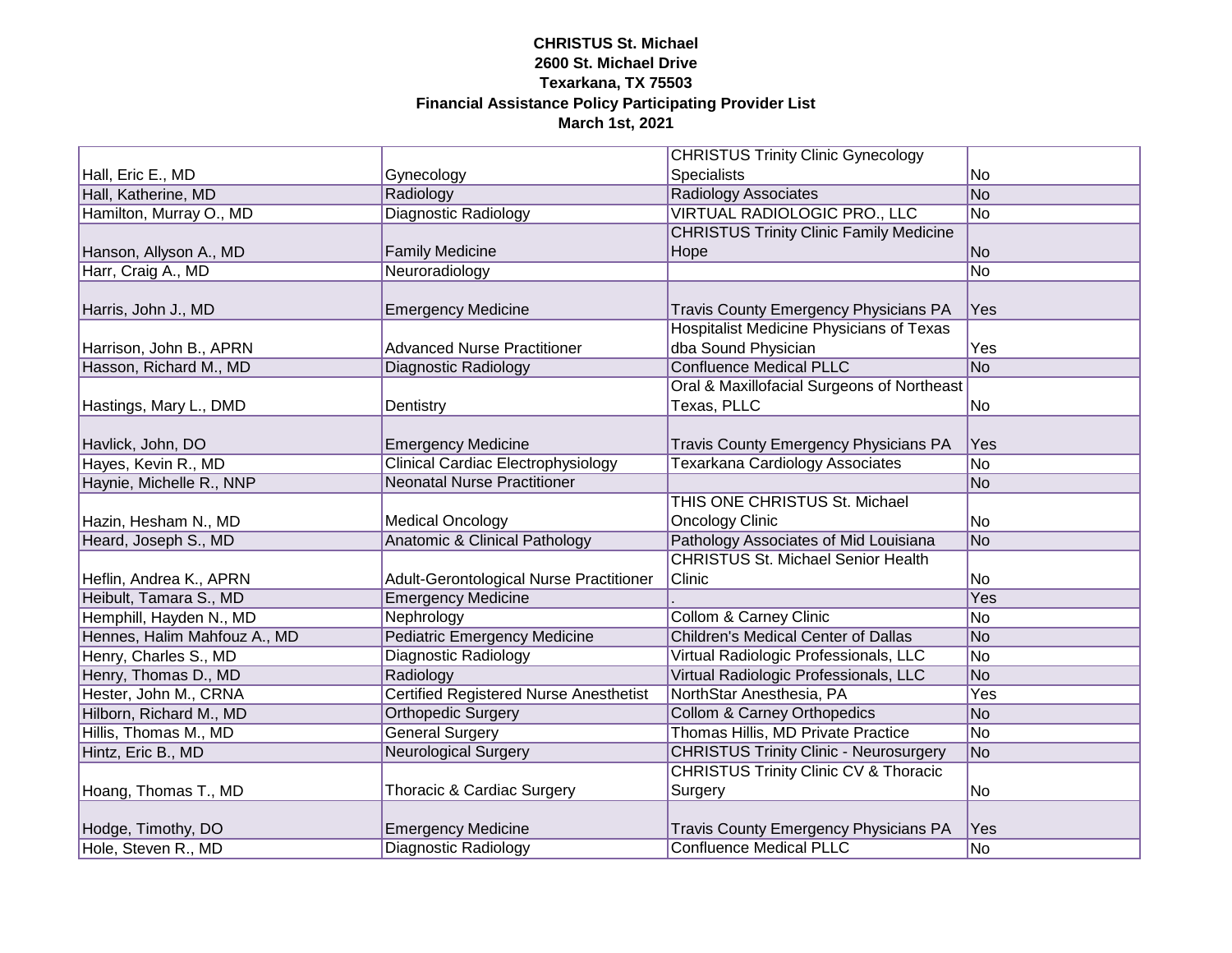| Holland, Scott W., MD            | Pediatrics                                    | THIS ONE HealthCare Express, LLP                                         | No  |
|----------------------------------|-----------------------------------------------|--------------------------------------------------------------------------|-----|
| Hollingsworth II, Charles E., MD | <b>Plastic Surgery</b>                        |                                                                          | No  |
| Hoover, Lance M., MD             | Anesthesiology                                | THIS ONE NorthStar Anesthesia, PA                                        | Yes |
|                                  |                                               | Advanced Foot & Ankle Center of                                          |     |
| Howze, Chad M., DPM              | Podiatry                                      | Texarkana, PA                                                            | No  |
| Huang, Craig J., MD              | <b>Pediatric Emergency Medicine</b>           | <b>Children's Medical Center of Dallas</b>                               | No  |
| Huda, Shehzad A., MD             | Neonatal-Perinatal Medicine                   |                                                                          | No  |
| Huddleston, Felicia P., NP       | <b>Advanced Nurse Practitioner</b>            | Travis County Emergency Physicians PA                                    | Yes |
|                                  |                                               |                                                                          |     |
| Hueter, John E., MD              | Neurology                                     | <b>CHRISTUS St. Michael Neurology Clinic</b>                             | No  |
| Huett, Jessica L., CRNA          | <b>Certified Registered Nurse Anesthetist</b> | <b>Collom &amp; Carney Surgery</b>                                       | Yes |
| Huff, Joshua A., MD              | Radiology                                     | <b>Radiology Associates</b>                                              | No  |
| Hughes Jr., Douglas E., MD       | Radiology                                     | Virtual Radiologic Corporation, Inc                                      | No  |
|                                  |                                               | <b>Hospitalist Medicine Physicians of Texas</b>                          |     |
| Hughes, Michael S., MD, BS       | Hospitalist                                   | dba Sound Physician                                                      | Yes |
|                                  |                                               | <b>CHRISTUS Trinity Clinic CV &amp; Thoracic</b>                         |     |
| Humphrey, Charles B., PA         | <b>Physician Assistant</b>                    | Surgery                                                                  | No  |
| Hurley, James M., MD             | Cardiovascular Disease                        |                                                                          | No  |
| Hurt, Christopher J., MD         | Radiology                                     | Virtual Radiologic Corporation, Inc.                                     | No  |
| Hutcheson, Belinda B., MD        | Pediatrics                                    |                                                                          | No  |
| Hutcheson, James A., MD          | Otolaryngology                                |                                                                          | No  |
| Imam, Syed A., MD                | Hospitalist                                   | THIS ONE Hospitalist Medicine Physicians<br>of Texas dba Sound Physician | Yes |
| Jackson, Gary L., CRNA           | <b>Certified Registered Nurse Anesthetist</b> | THIS ONE NorthStar Anesthesia, PA                                        | Yes |
| Jackson, Noel R., CRNA           | <b>Certified Registered Nurse Anesthetist</b> | THIS ONE NorthStar Anesthesia, PA                                        | Yes |
|                                  |                                               | Hospitalist Medicine Physicians of Texas                                 |     |
| Jackson, Randy A., MD            | Hospitalist                                   | dba Sound Physician                                                      | Yes |
| Jacobsen, Erik I., MD            | <b>Emergency Medicine</b>                     | <b>SupraCare Family Health</b>                                           | No  |
| James, Paul M., CRNA             | <b>Certified Registered Nurse Anesthetist</b> | THIS ONE NorthStar Anesthesia, PA                                        | Yes |
| Jasso-Magdaleno, Juan A., MD     | Neonatal-Perinatal Medicine                   | <b>Pediatrix Medical Group</b>                                           | No  |
|                                  |                                               |                                                                          |     |
| Jayaprabhu, Sudheer, MD          | <b>Obstetrics &amp; Gynecology</b>            | The Specialists for Women of Texarkana                                   | No  |
| Jean, Alan B., MD                | Radiology                                     | Radiology Consultants, LLP                                               | Yes |
| Jean, James L., MD               | Radiology                                     |                                                                          | Yes |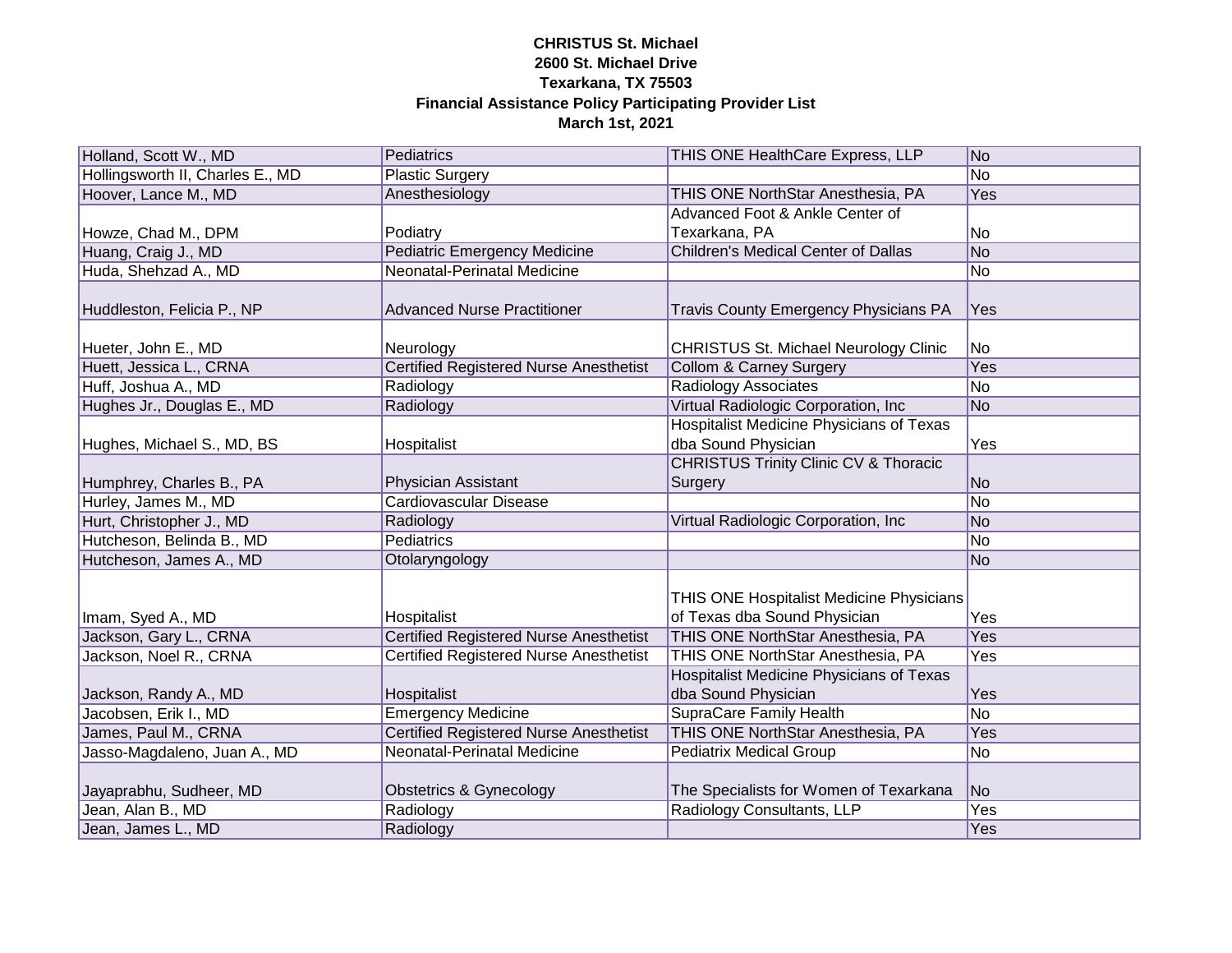#### **CHRISTUS St. Michael 2600 St. Michael Drive Texarkana, TX 75503 Financial Assistance Policy Participating Provider List March 1st, 2021** <u> 1989 - Johann Barn, mars eta bainar eta idazlea (</u>

| Jenkins, Brandie J., PA     | <b>Physician Assistant</b>                    | <b>Travis County Emergency Physicians PA</b>     | Yes       |
|-----------------------------|-----------------------------------------------|--------------------------------------------------|-----------|
| Johnson, Jesse B., CRNA     | <b>Certified Registered Nurse Anesthetist</b> | NorthStar Anesthesia, PA                         | Yes       |
|                             |                                               | <b>CHRISTUS Trinity Clinic Pain</b>              |           |
| Johnson, Matthew M., MD     | Anesthesiology                                | Management                                       | No        |
|                             |                                               | <b>THIS ONE East Texas Border Health</b>         |           |
| Jones, Johnny W., MD        | <b>Obstetrics &amp; Gynecology</b>            | Clinic                                           | No        |
| Jones, Kendall M., MD       | Radiology                                     | Virtual Radiologic Corporation, Inc.             | No        |
| Jordan, Claudia L., MD      | <b>Family Medicine</b>                        | <b>Medical Specialists of Texarkana</b>          | No        |
| Josma, Jeff W., MD          | Pain Medicine                                 |                                                  | No        |
| Kannampuzha, Jeril A., MD   | Pediatrics                                    | East Texas Border Health                         | No        |
|                             |                                               | <b>Hospitalist Medicine Physicians of Texas</b>  |           |
| Kazim, Muhammad A., DO      | Hospitalist                                   | dba Sound Physician                              | Yes       |
| Keeney, Susan E., MD        | <b>Neonatal-Perinatal Medicine</b>            | <b>MEDNAX/Pediatrix Medical Group</b>            | <b>No</b> |
| Kelley, William H., MD      | <b>Family Medicine</b>                        | Knighton Center                                  | No        |
|                             |                                               | THIS ONE Hospitalist Medicine Physicians         |           |
| Kelton, Jacob D., NP        | <b>Advanced Nurse Practitioner</b>            | of Texas dba Sound Physician                     | Yes       |
| Kessler, Larry S., MD       | Diagnostic Radiology                          | Virtual Radiologic Professionals, LLC            | No        |
| Khan, Iqtidar A., MD        | <b>Internal Medicine</b>                      | <b>Sound Physicians</b>                          | Yes       |
| Khan, Mohammed I., MD       | Pain Medicine                                 |                                                  | No        |
| Kile, H L., MD              | <b>Family Medicine</b>                        | Collom & Carney Westside Clinic                  | No        |
| Kim, Eugene T., MD          | Diagnostic Radiology                          | Virtual Radiologic Corporation, Inc.             | No        |
| King, Rachel C., MD         | <b>Pediatrics</b>                             |                                                  | No        |
| King, Zach W., MD           | Pediatrics                                    | <b>Collom &amp; Carney Clinic</b>                | No        |
| Kingsley, George M., DO     | <b>Obstetrics &amp; Gynecology</b>            | <b>OB Hospitalist Group</b>                      | No        |
| Klein, Cordell L., MD       | Urology                                       |                                                  | No        |
| Klinger, Daniel R., MD      | <b>Neurological Surgery</b>                   | <b>CHRISTUS Trinity Clinic - Neurosurgery</b>    | No        |
| Knutsen, Jennifer A., MD    | Radiology                                     | VIRTUAL RADIOLOGIC PRO., LLC                     | No        |
|                             |                                               | THIS ONE East Texas Border Health                |           |
| Kramer, Kevin E., MD        | Pediatrics                                    | Clinic                                           | No        |
| Krishnan, Meghna, MD        | <b>Diagnostic Radiology</b>                   | <b>DocPanel Technologies</b>                     | No        |
| Lachowsky, Francis, MD      | Allergy & Immunology                          | <b>Collom &amp; Carney Clinic</b>                | No        |
| Lamoureux, Christine A., MD | <b>Diagnostic Radiology</b>                   | Virtual Radiologic Professionals, LLC            | No        |
|                             |                                               | <b>CHRISTUS Trinity Clinic CV &amp; Thoracic</b> |           |
| Landreth, Jamie S., PA      | Physician Assistant                           | Surgery                                          | No        |
| Le, Binh-Minh N., MD        | <b>Internal Medicine</b>                      | <b>Access Physicians, PLLC</b>                   | No        |
|                             |                                               |                                                  |           |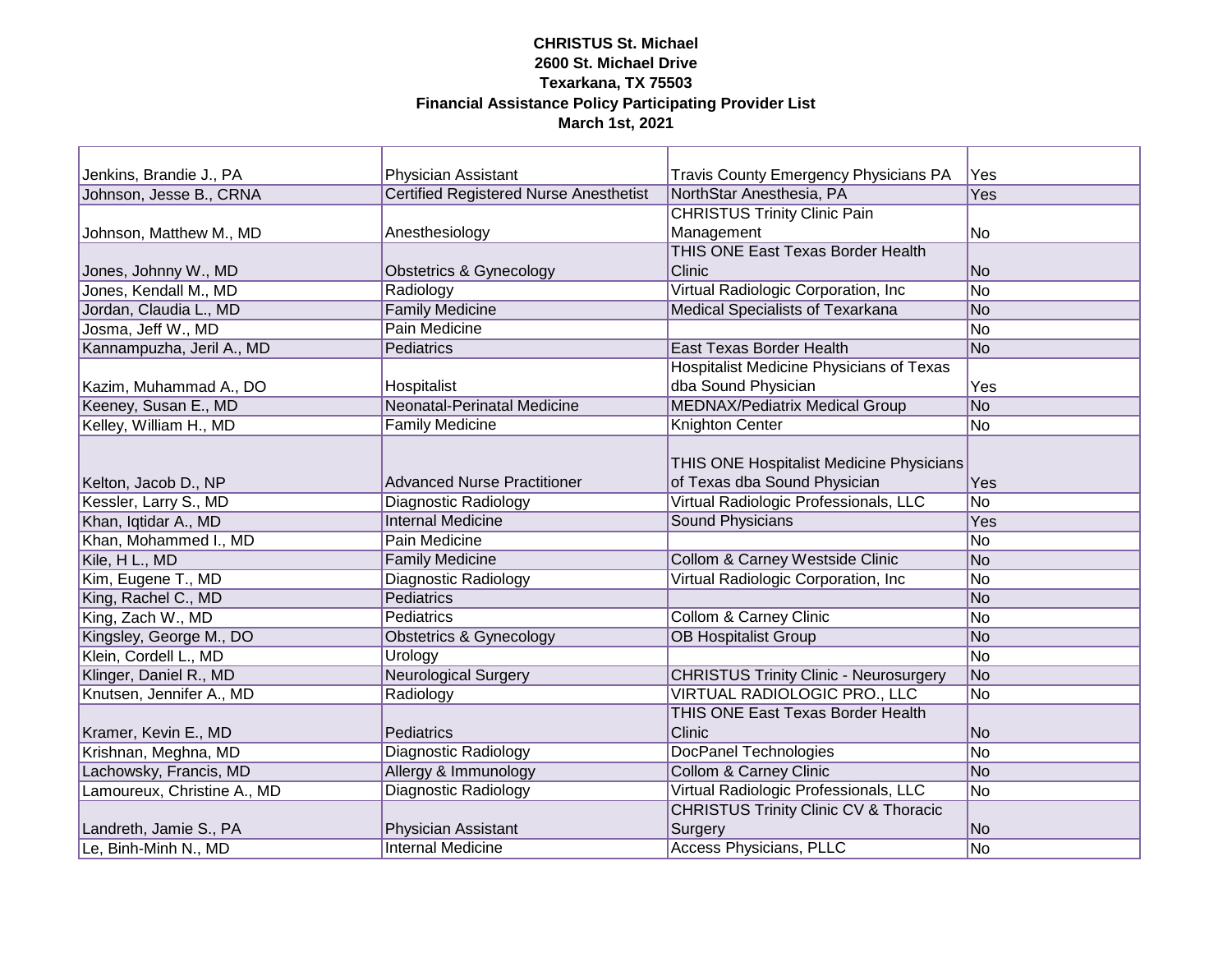| Leach, Robert J., MD           | Nephrology                                    | <b>Collom &amp; Carney Nephrology</b>                                    | No  |
|--------------------------------|-----------------------------------------------|--------------------------------------------------------------------------|-----|
| Ledley, Annmarie M., DO        | <b>Obstetrics &amp; Gynecology</b>            | <b>THIS ONE OB Hospitalist Group</b>                                     | No  |
| Lee, Jason Z., MD              | Nephrology                                    | <b>Collom &amp; Carney Clinic</b>                                        | No  |
| Lee, Jonathon A., MD           | Radiology                                     | <b>VIRTUAL RADIOLOGIC PRO., LLC</b>                                      | No  |
|                                |                                               | Oral & Maxillofacial Surgeons of Northeast                               |     |
| Legan, Zachary T., DDS         | Oral and Maxillofacial Surgery                | Texas, PLLC                                                              | No  |
| Leng, Theodore, MD             | Ophthalmology                                 | <b>MEDNAX/Pediatrix Medical Group</b>                                    | No  |
| Lertdilok, Patrick P., MD      | Diagnostic Radiology                          | DocPanel Technologies                                                    | No  |
| Lewis, Brandon J., DO          | <b>Emergency Medicine</b>                     |                                                                          | Yes |
| Liang, Jessie, MD              | Urology                                       | Collom & Carney Urology Center                                           | No  |
| Liu, Chao-Hsu J., MD           | Diagnostic Radiology                          | Radiology & Imaging of South Texas                                       | No  |
| Long, Rachel A., DO            | <b>Pediatric Emergency Medicine</b>           | Children's Medical Center of Dallas                                      | No  |
| Lowe, Geoffrey S., MD          | Pediatrics                                    | <b>Children's Medical Center of Dallas</b>                               | No  |
| Lowe, James D., MD             | <b>Diagnostic Radiology</b>                   |                                                                          | No  |
| Luckow, Simona, CRNA           | <b>Certified Registered Nurse Anesthetist</b> | NorthStar Anesthesia, PA                                                 | Yes |
| Lummus, Charles D., CRNA       | <b>Certified Registered Nurse Anesthetist</b> | NorthStar Anesthesia, PA                                                 | Yes |
| Ly, Justin Q., MD              | Radiology                                     | Virtual Radiologic Corporation, Inc                                      | No  |
| Malik, Khalid, MD              | Neurology                                     | The Specialists for Women of Texarkana                                   | No  |
| Marciel, Ann Marie, MD         | Radiology                                     | Virtual Radiologic Professionals, LLC                                    | No  |
| Marneni, Shashidhar R., MD     | <b>Pediatric Emergency Medicine</b>           | <b>Children's Medical Center of Dallas</b>                               | No  |
| Martin, Brandi M., APRN        | <b>Advanced Nurse Practitioner</b>            | <b>Collom &amp; Carney Surgery</b>                                       | No  |
| Martin, Joshua G., MD          | Radiology                                     | Radiology Consultants, LLP                                               | Yes |
| Martin, Kathleen R., MD        | Hospitalist                                   | THIS ONE Hospitalist Medicine Physicians<br>of Texas dba Sound Physician | Yes |
| Martin, Mary A., DPM           | Podiatry                                      | <b>Collom &amp; Carney Podiatry</b>                                      | No  |
| Mason, Christopher N., MD      | <b>Obstetrics &amp; Gynecology</b>            | <b>OB Hospitalist Group</b>                                              | No  |
| Mastrodomenico, Matthew B., MD | Pathology                                     |                                                                          | No  |
|                                |                                               | <b>Hospitalist Medicine Physicians of Texas</b>                          |     |
| Matthews, Amy L., NP           | <b>Advanced Nurse Practitioner</b>            | dba Sound Physician                                                      | Yes |
|                                | Endocrinology, Diabetes and                   |                                                                          |     |
| Matwijiw, Igor E., MD          | Metabolism                                    | <b>CHRISTUS Trinity Clinic Endocrinology</b>                             | No  |
|                                |                                               | THIS ONE CHRISTUS St. Michael                                            |     |
| May, Pamela K., APRN           | <b>Advanced Nurse Practitioner</b>            | <b>Oncology Clinic</b>                                                   | No  |
| Mayo, Russell E., MD           | <b>Family Medicine</b>                        | <b>UAMS AHEC - Southwest</b>                                             | No  |
| Mbonu, Charles C., MD          | <b>Infectious Disease</b>                     | Integrated Infectious Diseases, PLLC                                     | No  |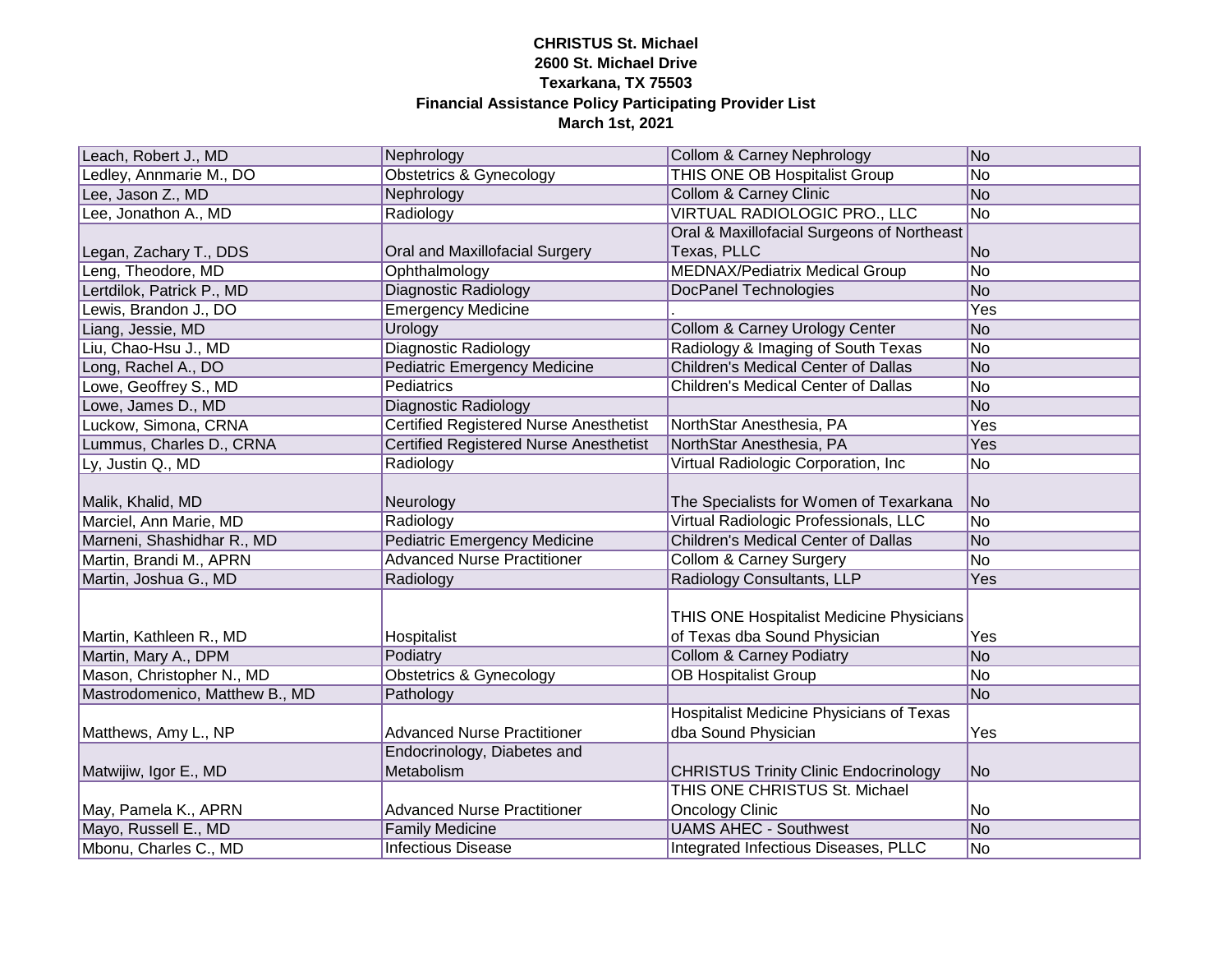| McAlister, Michael B., MD    | <b>Family Medicine</b>                        | THIS ONE HealthCare Express, LLP                 | No             |
|------------------------------|-----------------------------------------------|--------------------------------------------------|----------------|
|                              |                                               |                                                  |                |
| McBride, Shania W., FNP      | <b>Advanced Nurse Practitioner</b>            | <b>Travis County Emergency Physicians PA</b>     | Yes            |
| McCarthy, Kevin F., MD       | Diagnostic Radiology                          | Virtual Radiologic Corporation, Inc              | No             |
|                              |                                               | Pulmonary & Internal Medicine of                 |                |
| McCasland, Erin E., NP       | <b>Advanced Nurse Practitioner</b>            | Texarkana                                        | No             |
| McConnell, Jennifer A., MD   | <b>Pediatric Emergency Medicine</b>           | <b>Children's Medical Center of Dallas</b>       | No             |
| McCorvey, Barbara M., MD     | Radiology                                     | Virtual Radiologic Corporation, Inc              | No             |
|                              |                                               | THIS ONE The Delta Pathology Group,              |                |
| McLaren, Bernadette K., MD   | Pathology                                     | <b>LLC</b>                                       | No             |
|                              | Vascular & Interventional Radiology           |                                                  |                |
| Medarametla, Srikanth, MD    | (Archived)                                    | <b>Confluence Medical PLLC</b>                   | No             |
| Melton, Charles L., MD       | Cardiovascular Disease                        |                                                  | No             |
| Menefee, Kiplan T., MD       | Anesthesiology                                | Independent Anesthesia of Texarkana              | No             |
|                              |                                               | THIS ONE CHRISTUS St. Michael                    |                |
| Mensah, Apryl S., MD         | <b>Radiation Oncology</b>                     | <b>Oncology Clinic</b>                           | No             |
| Meredith, Paul D., MD        | <b>Pediatrics</b>                             | THIS ONE HealthCare Express, LLP                 | No             |
|                              | <b>Licensed Professional Counseling</b>       |                                                  |                |
| Miller, Jeanne A., LPC, LMFT | (Archived)                                    |                                                  | No             |
|                              |                                               | <b>Hospitalist Medicine Physicians of Texas</b>  |                |
| Miller, Jonathan D., NP      | <b>Advanced Nurse Practitioner</b>            | dba Sound Physician                              | Yes            |
| Miller, Kimberley S., MD     | Radiology                                     | Virtual Radiologic Professionals, LLC            | No             |
| Missildine, Sherry L., NP    | <b>Advanced Nurse Practitioner</b>            | <b>CHRISTUS Trinity Clinic - Neurosurgery</b>    | No             |
| Mitchell, Darius F., MD      | Orthopedic Surgery                            | <b>Collom &amp; Carney Clinic</b>                | No             |
| Mitchell, Richard, MD        | Radiology                                     | Virtual Radiologic Corporation, Inc              | No             |
| Moore, David F., MD          | Neurology                                     | <b>Access Physicians, PLLC</b>                   | No             |
| Moore, Vicki P., DO          | <b>Pediatric Emergency Medicine</b>           | <b>Children's Medical Center of Dallas</b>       | No             |
| More, Snehal R., MD          | Radiology                                     | Virtual Radiologic Corporation, Inc              | No             |
| Moshfeghi, Darius M., MD     | Ophthalmology                                 | <b>MEDNAX/Pediatrix Medical Group</b>            | No             |
| Moualla, Hayan, MD           | Hematology                                    | <b>CHRISTUS St. Michael Oncology Clinic</b>      | No             |
| Murnane III, Thomas G., MD   | Diagnostic Radiology                          | <b>Confluence Medical PLLC</b>                   | N <sub>o</sub> |
| Nalluri, Nikhil, MD          | <b>Interventional Cardiology</b>              |                                                  | No             |
|                              |                                               | <b>CHRISTUS Trinity Clinic CV &amp; Thoracic</b> |                |
| Napoli, Peter J., MD         | Thoracic & Cardiac Surgery                    | Surgery                                          | No             |
| Nash, Clayton H., MD         | <b>Family Medicine</b>                        | <b>THIS ONE Express Care</b>                     | Yes            |
| Nayigiziki, Jerome, CRNA     | <b>Certified Registered Nurse Anesthetist</b> | THIS ONE NorthStar Anesthesia, PA                | Yes            |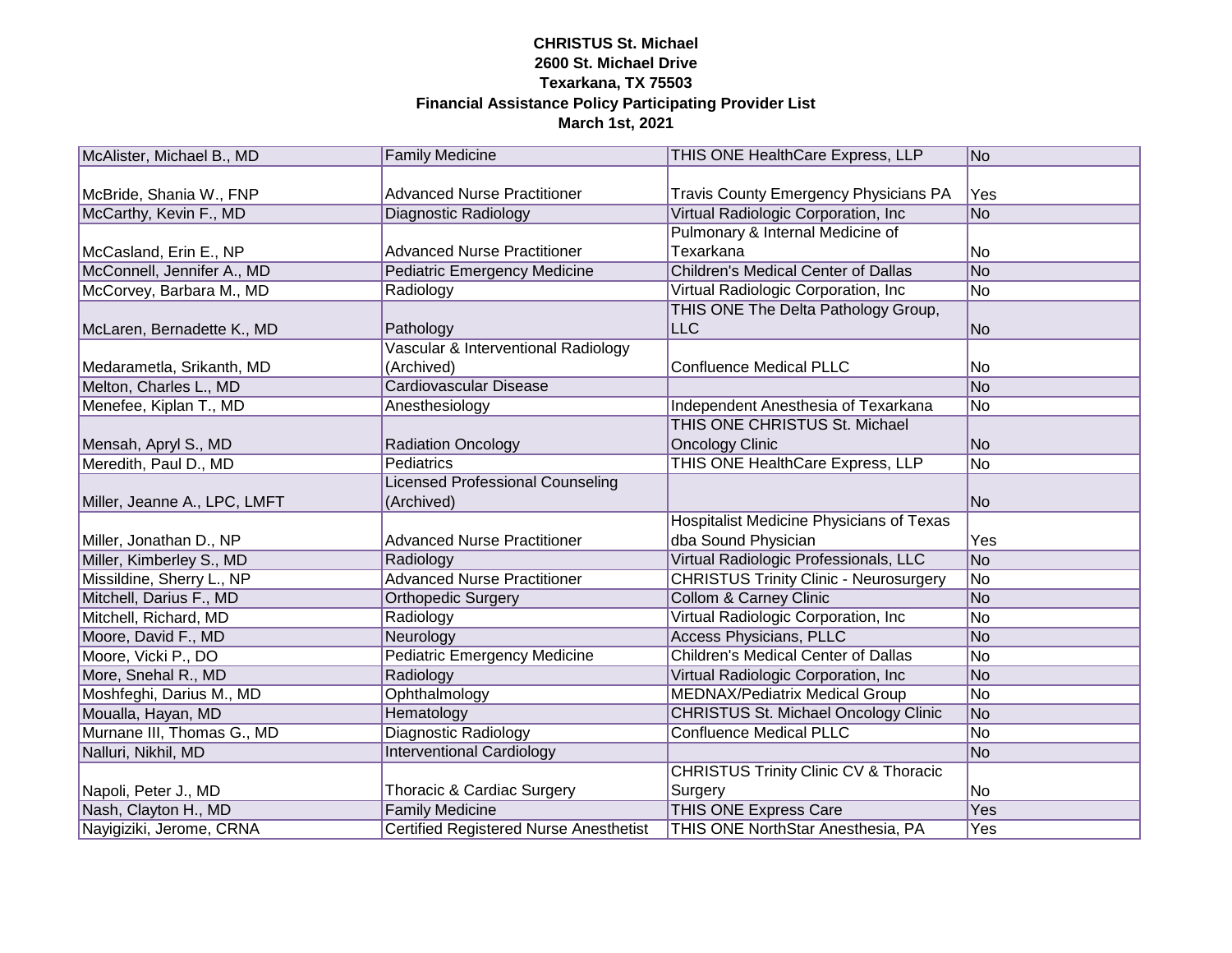|                             |                                     | THIS ONE Hospitalist Medicine Physicians        |                |
|-----------------------------|-------------------------------------|-------------------------------------------------|----------------|
| Nazaire, Yves-Mary, MD      | Hospitalist                         | of Texas dba Sound Physician                    | Yes            |
| Nesiama, Jo-Ann O., MD      | <b>Pediatric Emergency Medicine</b> | <b>Children's Medical Center of Dallas</b>      | No             |
| Newberry, Sandra M., MD     | <b>Diagnostic Radiology</b>         | VIRTUAL RADIOLOGIC PRO., LLC                    | N <sub>o</sub> |
|                             |                                     | THIS ONE East Texas Border Health               |                |
| Nguyen, Nam T., MD          | Pediatrics                          | Clinic                                          | No             |
| Nicell, Donald T., MD       | Radiology                           | Virtual Radiologic Corporation, Inc             | No             |
| Nix, John E., MD            | <b>Family Medicine</b>              |                                                 | No             |
| Nix, Matthew W., MD         | <b>Family Medicine</b>              | <b>UAMS AHEC - Southwest</b>                    | No             |
|                             |                                     | THIS ONE Lansdell Family Clinic -               |                |
| Nix, Samuel A., APRN        | <b>Advanced Nurse Practitioner</b>  | Texarkana                                       | No             |
|                             |                                     |                                                 |                |
| Noble, Charity A., NP       | <b>Advanced Nurse Practitioner</b>  | <b>Travis County Emergency Physicians PA</b>    | Yes            |
| Northam, Jon M., MD         | Gynecology                          | <b>Collom &amp; Carney Clinic</b>               | No             |
| O'Banion, Dennis D., MD     | <b>General Surgery</b>              | Dennis O'Banion, MD                             | N <sub>o</sub> |
| Obuobi, Alice, MD           | <b>Neonatal-Perinatal Medicine</b>  |                                                 | No             |
|                             |                                     | Hospitalist Medicine Physicians of Texas        |                |
| Odu, Justice U., MD         | Hospitalist                         | dba Sound Physician                             | Yes            |
|                             |                                     | <b>Hospitalist Medicine Physicians of Texas</b> |                |
| Ogundere, Adetomiwa I., MD  | Hospitalist                         | dba Sound Physician                             | Yes            |
| Oh, Richard, MD             | Diagnostic Radiology                | Virtual Radiologic Prodessionals LLC            | No             |
| Okada, Pamela J., MD        | <b>Pediatric Emergency Medicine</b> | <b>Children's Medical Center of Dallas</b>      | No             |
| Okolo, Ekene I., MD         | <b>Internal Medicine</b>            | <b>Sound Physicians</b>                         | Yes            |
| Olosunde, Ayotokunbo O., MD | Gastroenterology                    | <b>Collom &amp; Carney Clinic</b>               | No             |
| Oommen, Jacob K., MD        | Radiology                           | Virtual Radiologic Corporation, Inc             | No             |
| Otero, Rafael F., PhD       | <b>Psychologist (Archived)</b>      |                                                 | No             |
| Overlock, Timothy L., MD    | <b>Internal Medicine</b>            |                                                 | No             |
|                             |                                     |                                                 |                |
| Owens, Michael J., MD       | <b>Emergency Medicine</b>           | <b>Travis County Emergency Physicians PA</b>    | Yes            |
|                             |                                     | THIS ONE The Delta Pathology Group,             |                |
| Owings, Richard A., MD      | Pathology                           | <b>LLC</b>                                      | N <sub>o</sub> |
| Ozkan, Efe, MD              | Diagnostic Radiology                | Virtual Radiologic Professionals, LLC           | No             |
|                             |                                     | <b>CHRISTUS Trinity Clinic Richmond Rd -</b>    |                |
| Pace, Phillip G., MD        | <b>Family Medicine</b>              | Texarkana                                       | No             |
| Pair, Colby R., PA          | Physician Assistant                 | Integrated Infectious Diseases, PLLC            | No             |
| Pandey, Vikas, MD           | Neurology                           | <b>Access Physicians, PLLC</b>                  | No             |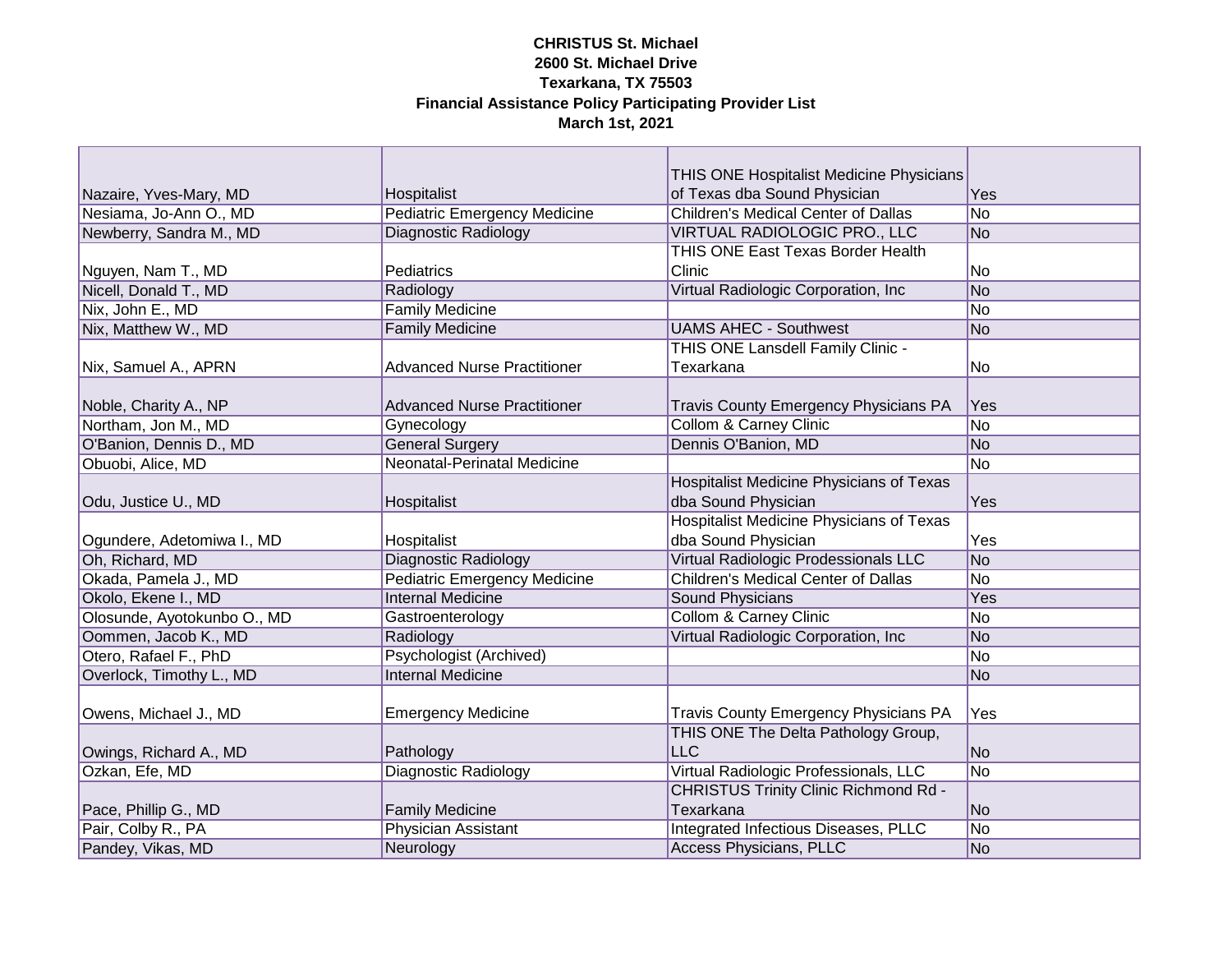| Pandya, Lori B., MD        | <b>Pediatric Emergency Medicine</b> | Children's Medical Center of Dallas             | N <sub>o</sub> |
|----------------------------|-------------------------------------|-------------------------------------------------|----------------|
| Paolucci, Michael J., MD   | Gastroenterology                    | <b>Collom &amp; Carney Clinic</b>               | No             |
| Papasozomenos, Harry, MD   | <b>Diagnostic Radiology</b>         |                                                 | No             |
|                            |                                     |                                                 |                |
| Pappas, Doris J., NP       | <b>Advanced Nurse Practitioner</b>  | <b>Travis County Emergency Physicians PA</b>    | Yes            |
| Parikh, Rushi R., DO       | <b>Pediatric Emergency Medicine</b> | Children's Medical Center of Dallas             | No             |
|                            |                                     | <b>Hospitalist Medicine Physicians of Texas</b> |                |
| Pascual, Juan Carlo S., MD | <b>Family Medicine</b>              | dba Sound Physician                             | Yes            |
| Patel, Abhilasha J., MD    | Radiation Oncology                  | <b>CHRISTUS St. Michael Oncology Clinic</b>     | No             |
| Patel, Faisalmohemed, MD   | Pediatric Emergency Medicine        | Children's Medical Center of Dallas             | No             |
| Patel, Kalpesh N., MD      | <b>Pediatric Emergency Medicine</b> | <b>Children's Medical Center of Dallas</b>      | No             |
| Patel, Kirtesh H., MD      | Pathology                           | The Delta Pathology Group, LLC                  | No             |
| Patel, Nishit H., MD       | <b>Pediatric Emergency Medicine</b> | <b>Children's Medical Center of Dallas</b>      | No             |
| Patel, Priyal P., MD       | <b>Family Medicine</b>              | <b>CHRISTUS Trinity Clinic - Richmond Rd</b>    | No             |
| Patel, Sandip K., MD       | <b>Neonatal-Perinatal Medicine</b>  | <b>MEDNAX/Pediatrix Medical Group</b>           | No             |
|                            |                                     | THIS ONE CHRISTUS St. Michael                   |                |
| Patel, Sunil A., MD        | Hematology/Oncology                 | <b>Oncology Clinic</b>                          | No             |
|                            |                                     | <b>Hospitalist Medicine Physicians of Texas</b> |                |
| Patterson, Jamie L., APRN  | <b>Advanced Nurse Practitioner</b>  | dba Sound Physician                             | Yes            |
| Payne, Alvin D., MD        | <b>Internal Medicine</b>            |                                                 | No             |
| Payne, Christina A., MD    | Pediatrics                          | Collom & Carney Clinic                          | No             |
| Payne, Christopher T., MD  | Urology                             |                                                 | No             |
| Payne, Richard J., MD      | Anesthesiology                      |                                                 | No             |
| Pearson, Harold L., MD     | Ophthalmology                       | Pearson Eye Institute                           | No             |
| Peplinski, Scott M., MD    | Radiology                           | Virtual Radiologic Professionals, LLC           | No             |
| Peterson, Beth, MD         | <b>General Surgery</b>              | <b>Collom &amp; Carney Surgery</b>              | No             |
|                            |                                     |                                                 |                |
| Phillips, Donald G., DO    | <b>Emergency Medicine</b>           | Travis County Emergency Physicians PA           | Yes            |
| Pickelman, Jason T., MD    | Urology                             |                                                 | No             |
|                            |                                     |                                                 |                |
| Pinkham, Joshua T., APRN   | <b>Advanced Nurse Practitioner</b>  | <b>Travis County Emergency Physicians PA</b>    | Yes            |
| Pirkey, Trey W., NP        | <b>Advanced Nurse Practitioner</b>  | <b>SupraCare Family Health</b>                  | No             |
| Platt, Henry J., MD        | <b>Emergency Medicine</b>           |                                                 | <b>No</b>      |
| Platt, Kevin H., PA        | Physician Assistant                 | <b>Collom &amp; Carney Pulmonology</b>          | <b>No</b>      |
| Pond, Jason B., MD         |                                     | Radiology Associates Of North Texas             | No             |
| Porter, Cindy R., MD       | Pediatrics                          | <b>Collom &amp; Carney Pediatrics</b>           | No             |
| Potter, Troy D., MD        | <b>Internal Medicine</b>            | <b>Collom &amp; Carney Clinic</b>               | N <sub>o</sub> |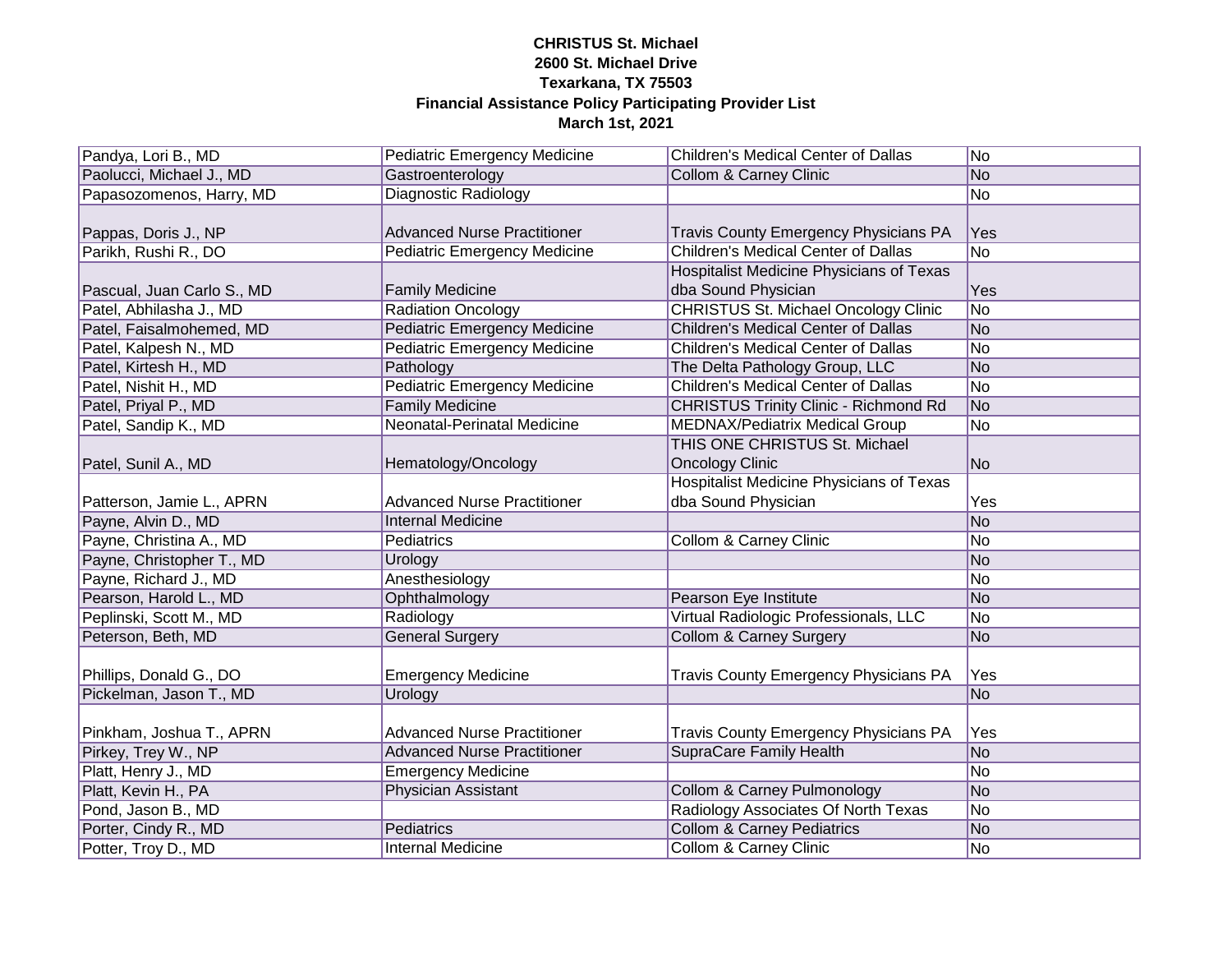| Pruett, Wesley C., MD        | Teleradiology (Archived)            | Virtual Radiologic Corporation, Inc.                      | No              |
|------------------------------|-------------------------------------|-----------------------------------------------------------|-----------------|
| Putegnat III, B B., MD       | <b>Diagnostic Radiology</b>         |                                                           | No              |
| Rachakonda, Leelanand P., MD | Diagnostic Radiology                | Virtual Radiologic Corporation, Inc                       | N <sub>o</sub>  |
| Radomski, Meko M., MD        | <b>General Surgery</b>              | <b>Collom &amp; Carney Clinic</b>                         | No              |
| Rai, Surinder K., DO         | Radiology                           | VIRTUAL RADIOLOGIC PRO., LLC                              | N <sub>o</sub>  |
| Rajebi, Mohammad R., MD      | Diagnostic Radiology                | Radiology & Imaging of South Texas, LLP                   | No              |
| Ramage, Matthew, MD          | <b>Family Medicine</b>              | <b>CHRISTUS Trinity Clinic Richmond Rd -</b><br>Texarkana | No              |
| Ramirez, Carmen T., MD       | Neurology                           | National Neuromonitoring Services, LLC                    | No              |
| Rashid, Samiya, DO           | Neurology                           | Access Physicians, PLLC                                   | N <sub>o</sub>  |
| Ray, Cody C., NP             | <b>Advanced Nurse Practitioner</b>  | <b>Collom &amp; Carney Clinic</b>                         | No              |
| Reddy, Arra S., MD           | Radiology                           | Virtual Radiologic Professionals, LLC                     | N <sub>o</sub>  |
| Reep, Wilmer L., MD          | <b>Family Medicine</b>              | <b>Collom &amp; Carney Senior Care</b>                    | N <sub>o</sub>  |
| Reeves, Austin S., DPM       | Podiatry                            |                                                           | No              |
| Rembert III, Frank M., MD    | Radiology                           | Virtual Radiologic Corporation, Inc                       | No              |
| Rethy, Michael C., MD        | Radiology                           | Virtual Radiologic Corporation, Inc                       | N <sub>o</sub>  |
| Reuss, Peter M., MD          | Radiology                           | Virtual Radiologic Professionals, LLC                     | N <sub>o</sub>  |
| Rex, David L., MD            | <b>Diagnostic Radiology</b>         | Virtual Radiologic Professionals, LLC                     | No              |
| Reynolds, Timothy L., MD     | Emergency Medicine                  |                                                           | No              |
| Richter, Gregory A., MD      | <b>Family Medicine</b>              | <b>Collom &amp; Carney Clinic</b>                         | No              |
| Richter, Sharon H., MD       | Allergy & Immunology                | <b>Collom &amp; Carney Clinic</b>                         | No              |
| Rideau, Alecia M., MD        | <b>Diagnostic Radiology</b>         | Virtual Radiologic Corporation, Inc.                      | N <sub>o</sub>  |
| Ridout, Robert M., MD        | Pathology                           |                                                           | N <sub>o</sub>  |
| Risinger, Brian J., MD       | <b>Diagnostic Radiology</b>         | Virtual Radiologic Corporation, Inc                       | No              |
| Robbins, Joseph R., MD       | Diagnostic Radiology                |                                                           | Yes             |
| Robinson, Brent W., MD       | <b>Cardiovascular Disease</b>       |                                                           | N <sub>o</sub>  |
| Rodriguez, David M., MD      | <b>Pediatric Emergency Medicine</b> | <b>Children's Medical Center of Dallas</b>                | $\overline{No}$ |
| Rountree, Glen A., MD        | Urology                             |                                                           | N <sub>o</sub>  |
| Rulnick, Adam D., MD         | Radiology                           | Virtual Radiologic Professionals, LLC                     | No              |
| Russette, Odia O., NP        | <b>Advanced Nurse Practitioner</b>  | Texarkana Cardiology Associates                           | N <sub>o</sub>  |
| Russette, Ronald L., NP      | <b>Advanced Nurse Practitioner</b>  | THIS ONE HealthCare Express, LLP                          | No.             |
| Rust, Tyler W., MD           | <b>Diagnostic Radiology</b>         | Virtual Radiologic Corporation, Inc                       | N <sub>o</sub>  |
| Sajewicz, Anthony M., MD     | <b>Diagnostic Radiology</b>         | Virtual Radiologic Corporation, Inc                       | No              |
| Saldino, Michael C., DPM     | Podiatry                            |                                                           | No              |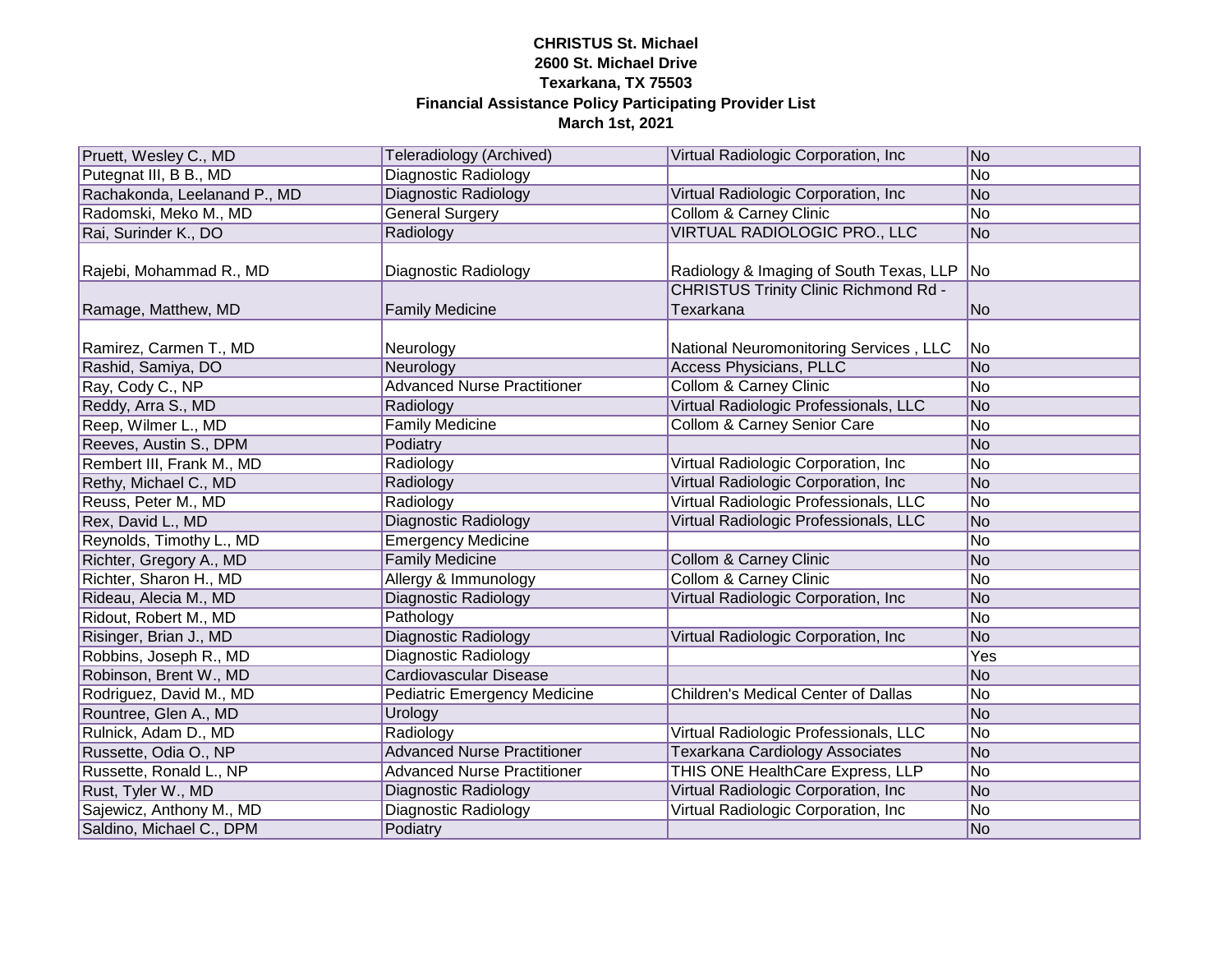|                                        |                                               | THIS ONE Hospitalist Medicine Physicians      |                |
|----------------------------------------|-----------------------------------------------|-----------------------------------------------|----------------|
| Sallfors, Solomon S., DO               | Hospitalist                                   | of Texas dba Sound Physician                  | Yes            |
| Salvatore, Jaime K., DO                | Radiology                                     | Virtual Radiologic Corporation, Inc           | N <sub>o</sub> |
| Sams, Amanda K., CRNA                  | <b>Certified Registered Nurse Anesthetist</b> | NorthStar Anesthesia, PA                      | Yes            |
| Sanislo, Steven R., MD                 | Ophthalmology                                 | <b>MEDNAX/Pediatrix Medical Group</b>         | No             |
| Santos Day Saporito, Jacqueline A., MD | <b>Internal Medicine</b>                      | Collom & Carney Internal Medicine             | No             |
| Saporito, Joseph J., MD                | Cardiovascular Disease                        |                                               | No             |
| Sarna, Paul D., MD                     | <b>Family Medicine</b>                        | Collom & Carney Richmond Road                 | No             |
| Sarrett, James R., MD                  | <b>Family Medicine</b>                        | Family Medical Group of Texarkana             | No             |
| Sawyer, Jake A., CRNA                  | <b>Certified Registered Nurse Anesthetist</b> | NorthStar Anesthesia, PA                      | Yes            |
| Sawyer, John L., CRNA                  | <b>Certified Registered Nurse Anesthetist</b> | NorthStar Anesthesia, PA                      | No             |
|                                        |                                               | THIS ONE East Texas Border Health             |                |
| Scales, James A., MD                   | <b>Obstetrics &amp; Gynecology</b>            | Clinic                                        | No             |
|                                        |                                               | Texarkana Gastroenterology Consultants,       |                |
| Scates, Albert E., CRNA                | <b>Certified Registered Nurse Anesthetist</b> | P.A.                                          | Yes            |
| Schachar, Ira H., MD                   | Ophthalmology                                 | <b>MEDNAX/Pediatrix Medical Group</b>         | No             |
|                                        |                                               | <b>CHRISTUS Trinity Clinic Surgery</b>        |                |
| Schmidt, Howard R., MD                 | <b>General Surgery</b>                        | Associates                                    | No             |
|                                        |                                               |                                               |                |
| Schmitt, Aaron M., MD                  | <b>Emergency Medicine</b>                     | <b>Travis County Emergency Physicians PA</b>  | Yes            |
|                                        |                                               | <b>CHRISTUS St. Michael Senior Health</b>     |                |
| Scott, Kimberly, APRN                  | <b>Advanced Nurse Practitioner</b>            | Clinic                                        | No             |
| Scott, Susan M., MD                    | <b>Pediatric Emergency Medicine</b>           | <b>Children's Medical Center of Dallas</b>    | No             |
| Segel, Kenneth H., MD                  | <b>Diagnostic Radiology</b>                   | VIRTUAL RADIOLOGIC PRO., LLC                  | No             |
| Seidenberg, Philip D., MD              | <b>Emergency Medicine</b>                     |                                               | Yes            |
| Sergeyev, Pavel N., MD                 | Diagnostic Radiology                          | Virtual Radiologic Corporation, Inc           | No             |
| Seth, Rishi, MD                        | Diagnostic Radiology                          |                                               | No             |
|                                        | Neurology w/Special Qualification in          |                                               |                |
| Shah, Lina, MD                         | <b>Child Neurology</b>                        | <b>Texas Child Neurology</b>                  | No             |
| Sharatz, Steven M., MD                 | <b>Diagnostic Radiology</b>                   | Radiology Associates Of North Texas           | No             |
| Sharma, Roshan L., MD                  | Physical Medicine & Rehabilitation            |                                               | No             |
| Sharp, Richard B., MD                  | Physical Medicine & Rehabilitation            | <b>Collom &amp; Carney Clinic</b>             | No             |
| Sherani, Khalid M., MD                 | <b>Pulmonary Disease</b>                      | <b>Pulmonary Associates of Corpus Christi</b> | No             |
| Shikhman, Aleksandr, MD                | Neurology                                     | <b>Access Physicians</b>                      | No             |
| Shoalmire, Charles E., NP              | <b>Advanced Nurse Practitioner</b>            | Texarkana Cardiology Associates               | No             |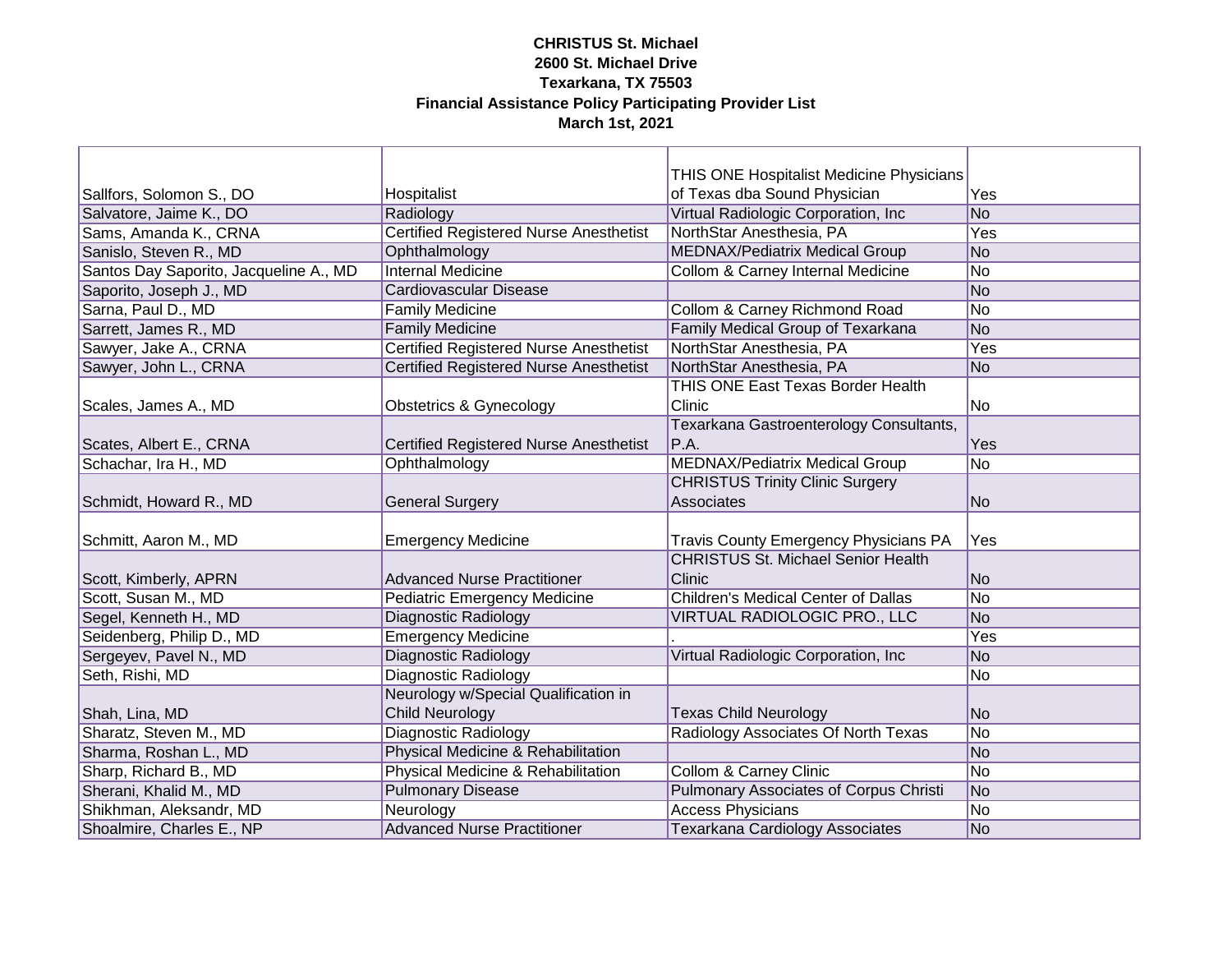|                             |                                               | THIS ONE The Delta Pathology Group,            |     |
|-----------------------------|-----------------------------------------------|------------------------------------------------|-----|
| Sholl, Andrew B., MD        | Pathology                                     | <b>LLC</b>                                     | No  |
|                             | Geriatric Medicine - Family Medicine          |                                                |     |
| Siddiqi, Humza F., MD       | (Archived)                                    | THIS ONE HealthCare Express, LLP               | No  |
|                             |                                               | <b>CHRISTUS Trinity Clinic Pulmonary &amp;</b> |     |
| Sinha, Suman K., MD         | <b>Pulmonary Disease</b>                      | Sleep                                          | No  |
|                             |                                               | THIS ONE CHRISTUS St. Michael                  |     |
| Smith, Brandy M., NP        | <b>Advanced Nurse Practitioner</b>            | <b>Oncology Clinic</b>                         | Yes |
| Smith, Bryan E., PSY        | Allied Health Professional (Archived)         |                                                | No  |
| Smith, Heidi R., NP         | <b>Advanced Nurse Practitioner</b>            | <b>Collom &amp; Carney Surgery</b>             | No  |
| Smith, Joyce A., CRNA       | <b>Certified Registered Nurse Anesthetist</b> | THIS ONE NorthStar Anesthesia, PA              | Yes |
| Smith, Malcolm A., MD       | <b>Pulmonary Disease</b>                      | <b>Collom &amp; Carney Clinic</b>              | No  |
| Smith, Marcus A., MD        | <b>Neurological Surgery</b>                   | <b>CHRISTUS Trinity Clinic - Neurosurgery</b>  | No  |
|                             |                                               | <b>CHRISTUS Trinity Clinic Pulmonary &amp;</b> |     |
| Smith, Mark W., MD          | <b>Pulmonary Disease</b>                      | Sleep                                          | No  |
| Smith, Matthew H., MD       | <b>Diagnostic Radiology</b>                   |                                                | No  |
| Smith, Mitchell, CRNA       | <b>Certified Registered Nurse Anesthetist</b> | NorthStar Anesthesia, PA                       | Yes |
|                             |                                               | <b>CHRISTUS Trinity Clinic - Orthopedic</b>    |     |
| Smolarz, Gregory J., MD     | <b>Orthopedic Surgery</b>                     | Surgery                                        | No  |
| Snow, Daniel P., CRNA       | <b>Certified Registered Nurse Anesthetist</b> | THIS ONE NorthStar Anesthesia, PA              | Yes |
|                             |                                               | Texarkana Gastroenterology Consultants,        |     |
| So, Brian J., MD            | Gastroenterology                              | P.A.                                           | No  |
| So, Gerald M., MD           | <b>Pediatric Neurology</b>                    | <b>Texas Child Neurology</b>                   | No  |
| Sommerville, Sharon W., NNP | <b>Neonatal Nurse Practitioner</b>            | <b>MEDNAX/Pediatrix Medical Group</b>          | No  |
| Sorenson, Marney K., MD     | <b>General Surgery</b>                        | <b>Collom &amp; Carney Surgery</b>             | No  |
| Sparks, Anthony, MD         | Radiology                                     | Virtual Radiologic Corporation, Inc            | No  |
| Spirer, David J., MD        | <b>Diagnostic Radiology</b>                   | Virtual Radiologic Corporation, Inc            | No  |
| Steele, Brian M., DDS       | Dentistry                                     | <b>Ark-La-Tex Pediatric Dentistry</b>          | No  |
|                             |                                               | Texarkana Gastroenterology Consultants,        |     |
| Steele, Johnathan D., PA-C  | Physician Assistant                           | P.A.                                           | No  |
|                             |                                               | Texarkana Gastroenterology Consultants,        |     |
| Steele, Stephen L., MD      | Gastroenterology                              | P.A.                                           | No  |
| Stevens, John O., MD        | Nephrology                                    | <b>Collom &amp; Carney Nephrology</b>          | No  |
| Stewart, John, MD           | Diagnostic Radiology                          | Virtual Radiologic Corporation, Inc            | No  |
| Strayhan, Robert C., MD     | Psychiatry                                    | <b>Serendipity Wellness Center, LLC</b>        | No  |
| Strayhorn, John M., MD      | Cardiovascular Disease                        | <b>Collom &amp; Carney Clinic</b>              | No  |
| Street, Megan H., MD        | Pediatric Emergency Medicine                  | <b>Children's Medical Center of Dallas</b>     | No  |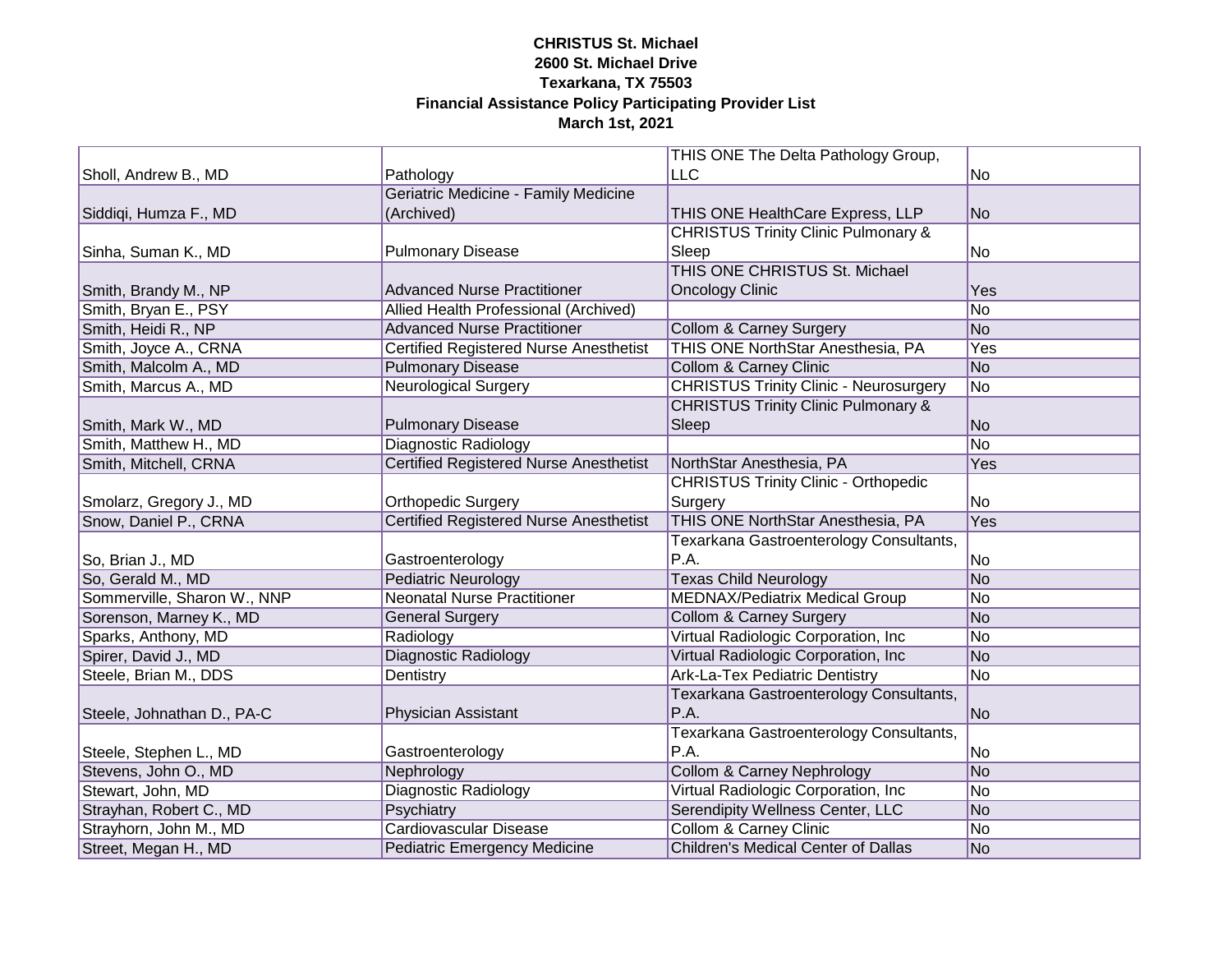|                                  |                                           | THIS ONE CHRISTUS St. Michael Senior                                     |                |
|----------------------------------|-------------------------------------------|--------------------------------------------------------------------------|----------------|
| Stringfellow, Jerry B., MD       | <b>Family Medicine</b>                    | Clinic                                                                   | No             |
| Stussy, Shawn A., MD             | <b>Family Medicine</b>                    |                                                                          | No             |
| Sun, Jean, MD                    | Neurology                                 | <b>Access Physicians, PLLC</b>                                           | No             |
| Sutherland, Caroline J., NP      | <b>Advanced Nurse Practitioner</b>        |                                                                          | No             |
| Sutherland, Mark E., MD          | <b>General Surgery</b>                    |                                                                          | No             |
|                                  |                                           | Pulmonary & Internal Medicine of                                         |                |
| Sutton, Kimberly L., FNP         | <b>Advanced Nurse Practitioner</b>        | Texarkana                                                                | No             |
| Tallapureddy, Sreedhar R., MD    | <b>Obstetrics &amp; Gynecology</b>        | THIS ONE OB Hospitalist Group                                            | No             |
| Tank, Surinder S., MD            | Neonatal-Perinatal Medicine               | St. Frances Cabrini NICU                                                 | No             |
| Tarpley, Jon A., MD              | <b>Family Medicine</b>                    |                                                                          | N <sub>o</sub> |
| Tashtoush, Nader H., MD          | <b>Critical Care Medicine</b>             | THIS ONE Hospitalist Medicine Physicians<br>of Texas dba Sound Physician | Yes            |
| Te, Tri, DO                      | <b>Internal Medicine</b>                  | THIS ONE Hospitalist Medicine Physicians<br>of Texas dba Sound Physician | Yes            |
| Tedesco, Kurtis L., MD           | Radiology                                 | Virtual Radiologic Professionals, LLC                                    | No             |
| Tenku, Kemeni E., MD             | Hospitalist                               | THIS ONE Hospitalist Medicine Physicians<br>of Texas dba Sound Physician | Yes            |
| Thomas, Jeffory F., MD           | <b>Family Medicine</b>                    | <b>Collom &amp; Carney Clinic</b>                                        | No             |
| Thomas, Jonathan F., MD          | Rheumatology                              | <b>CHRISTUS St. Michael Oncology Clinic</b>                              | No             |
| Thompson, Douglas E., MD         | <b>Orthopedic Surgery</b>                 | <b>Collom &amp; Carney Clinic</b>                                        | No             |
| Thompson, Jennifer M., MD        | <b>Obstetrics &amp; Gynecology</b>        | <b>Collom &amp; Carney Clinic</b>                                        | No             |
| Thornton, Charles N., MD         | Ophthalmology                             | Collom & Carney Eye Institute                                            | No             |
| Tiller, Jennifer N., MD          | <b>Pediatric Emergency Medicine</b>       | <b>Children's Medical Center of Dallas</b>                               | No             |
| Tobey, Edward W., MD             | Psychiatry<br><b>Diagnostic Radiology</b> | Virtual Radiologic Corporation, Inc                                      | No             |
| Todora, Michael A., MD           |                                           |                                                                          | N <sub>o</sub> |
| Tolleson, Michael J., NP         | <b>Advanced Nurse Practitioner</b>        | <b>Travis County Emergency Physicians PA</b>                             | <b>Yes</b>     |
| Tompkins, William C., MD         | <b>General Surgery</b>                    |                                                                          | N <sub>o</sub> |
| Trese, Thomas J., DO             | <b>Teleneurology (Archived)</b>           |                                                                          | N <sub>o</sub> |
| Umezurike, Ikechukwu Cyracus, MD | Hospitalist                               | THIS ONE Hospitalist Medicine Physicians<br>of Texas dba Sound Physician | Yes            |
| Vakil, Abhay P., MD              | <b>Pulmonary Disease</b>                  | Pulmonary Associates of Corpus Christi                                   | N <sub>o</sub> |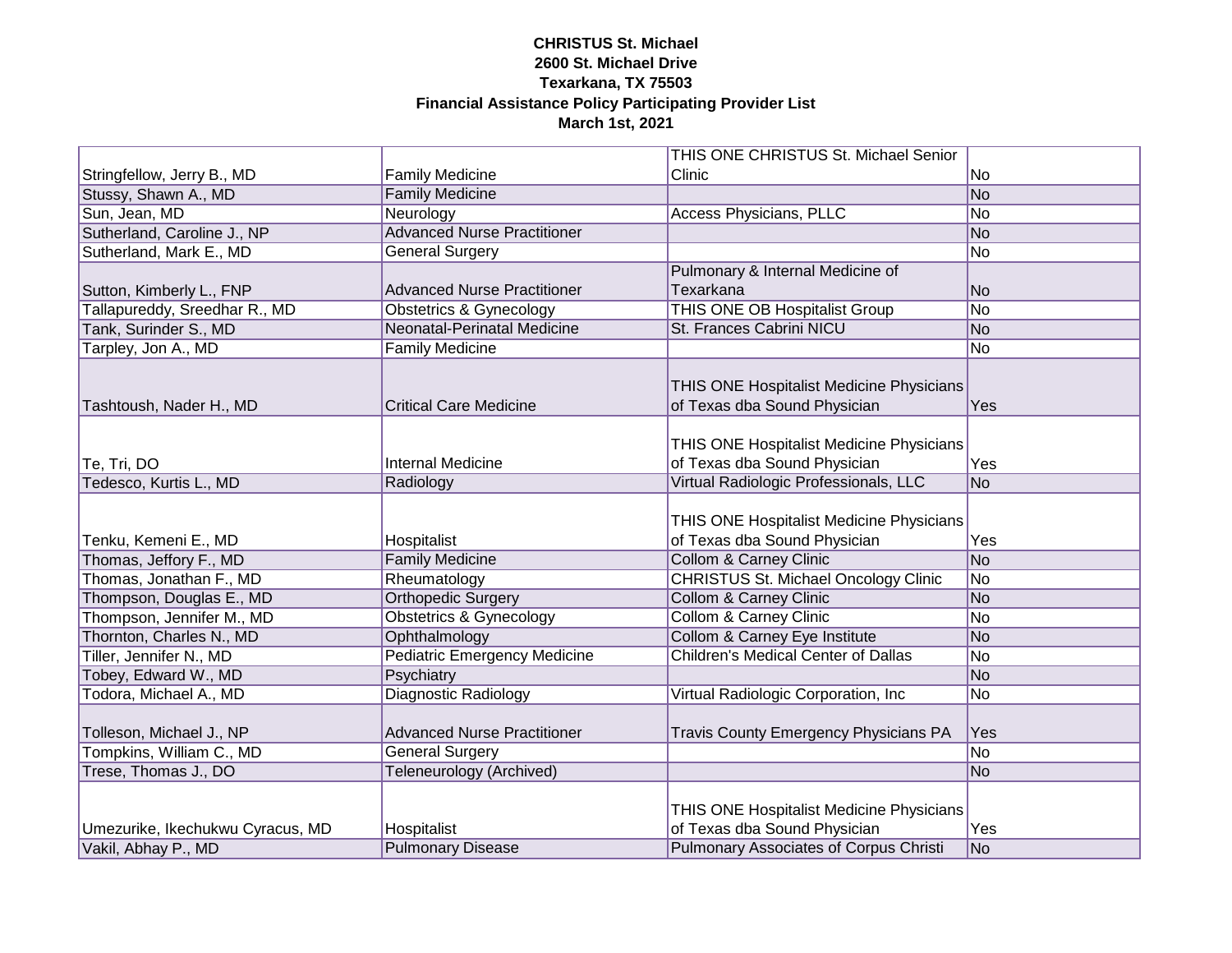| Valladares Otero, Angela, MD   | Radiology                                     | Virtual Radiologic Corporation, Inc             | No  |
|--------------------------------|-----------------------------------------------|-------------------------------------------------|-----|
| Van Horn, Ngoc L., MD          | <b>Pediatric Emergency Medicine</b>           | <b>Children's Medical Center of Dallas</b>      | No  |
|                                |                                               |                                                 |     |
|                                |                                               | THIS ONE Hospitalist Medicine Physicians        |     |
| Varanasi, Anju B., MD          | <b>Family Medicine</b>                        | of Texas dba Sound Physician                    | Yes |
| Verma, Cheryl K., MD           | <b>Family Medicine</b>                        | <b>UAMS AHEC - Southwest</b>                    | No  |
| Verma, Sumeet, MD              | Radiology                                     | Virtual Radiologic Professionals, LLC           | No  |
| Vigneswaran, Krishanthan, MD   | <b>Neurological Surgery</b>                   | <b>CHRISTUS Trinity Clinic - Neurosurgery</b>   | No  |
| Vreeland, Thomas H., MD        | Radiology                                     | Virtual Radiologic Corporation, Inc.            | No  |
| Wages, James M., MD            | Pain Medicine                                 | <b>Precision Spine Care</b>                     | No  |
| Wang, Vincent J., MD           | <b>Pediatric Emergency Medicine</b>           | Children's Medical Center of Dallas             | No  |
| Ward, Tammy                    | <b>Certified Registered Nurse Anesthetist</b> | THIS ONE NorthStar Anesthesia, PA               | Yes |
| Ward, Tracey S., CRNA          | <b>Certified Registered Nurse Anesthetist</b> | THIS ONE NorthStar Anesthesia, PA               | Yes |
|                                |                                               | Hospitalist Medicine Physicians of Texas        |     |
| Watson, Ian J., APRN           | <b>Advanced Nurse Practitioner</b>            | dba Sound Physician                             | Yes |
| Watson, Larry G., CRNA         | <b>Certified Registered Nurse Anesthetist</b> | THIS ONE NorthStar Anesthesia, PA               | Yes |
|                                |                                               |                                                 |     |
| Watson, Michael G., NP         | <b>Advanced Nurse Practitioner</b>            | <b>Travis County Emergency Physicians PA</b>    | Yes |
| Watson, Thomas R., MD          | Anesthesiology                                |                                                 | No  |
| Webb Camminati, Camille M., MD | <b>Infectious Disease</b>                     | <b>Access Physicians, PLLC</b>                  | No  |
| Weber, David R., MD            | Anesthesiology                                | THIS ONE NorthStar Anesthesia, PA               | Yes |
|                                |                                               | <b>CHRISTUS Trinity Clinic - Orthopedic</b>     |     |
| Weems, Harold G., MD           | <b>Orthopedic Surgery</b>                     | Surgery                                         | No  |
| Wellman, Gregory P., MD        | Pathology                                     |                                                 | No  |
|                                |                                               | THIS ONE The Delta Pathology Group,             |     |
| Wesche, William A., MD         | Pathology                                     | <b>LLC</b>                                      | No  |
|                                |                                               |                                                 |     |
| West, Kenneth W., MD           | <b>Obstetrics &amp; Gynecology</b>            | The Specialists for Women of Texarkana          | No  |
|                                |                                               | <b>Hospitalist Medicine Physicians of Texas</b> |     |
| White, Gregory R., MD          | <b>Critical Care Medicine</b>                 | dba Sound Physician                             | Yes |
|                                |                                               |                                                 |     |
| White, John M., DPM            | Podiatry                                      | THIS ONE John White, DPM - Texarkana            | No  |
| Whitt, David L., MD            | Otolaryngology                                |                                                 | No  |
| Whitt, Paul D., MD             | Otolaryngology                                |                                                 | No  |
| Wiedenhoefer, James, MD        | Radiology                                     | Virtual Radiologic Corporation, Inc             | No  |
| Wiggins, Joshua T., MD         | Ophthalmology                                 | <b>Wiggins Eye Center, PLLC</b>                 | No  |
| Wiley, Brandon M., CRNA        | Certified Registered Nurse Anesthetist        | THIS ONE NorthStar Anesthesia, PA               | Yes |
|                                |                                               |                                                 |     |